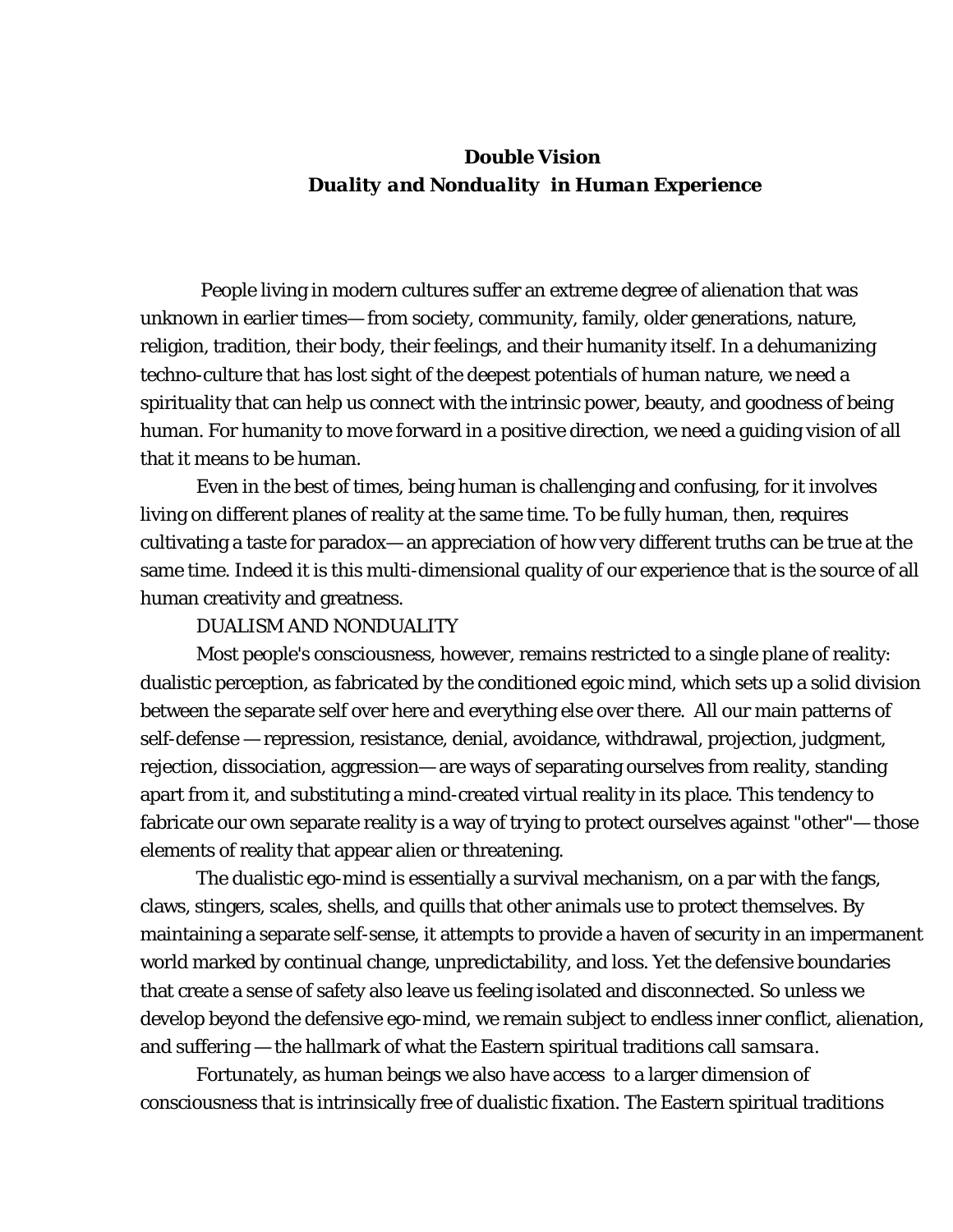<span id="page-1-1"></span>regard this egoless awareness as our true, essential nature, the very ground of our being. Tapping into this pure nondual presence, as in certain types of contemplative knowing, reveals a wide open field of awareness in which the separation between self and other, or perceiver and perceived, falls away.

By dissolving the cognitive filters that maintain the division between self and other, nondual awareness is the doorway to liberation from the conditioned mind and the narrow, conflictual world of samsara. It reveals absolute truth, the way things ultimately are: inseparable, undivided, interconnected. The Indian axiom,"Thou art That," expresses this discovery: our very being is not separate from the isness of all things. What I am is inseparable from the whole of reality as it appears and flows through me at every moment, in the flux of my ongoing experience.

If the dualistic egoic mind is pre-human, or subhuman, in that it is survival-oriented, nondual egoless awareness is trans-human, or suprapersonal, because it opens up a larger expanse of being or presence that is free from our usual preoccupation with how our life is going. These two planes of existence— subhuman and trans-human, samsara and nirvana— are the main focus of many Eastern traditions, which lay out a path leading from the bondage of conditioned mind to the liberation of unconditioned awareness<sup>1</sup>.

#### THE HUMAN REALM

<u>.</u>

This potential to transcend the limitations of the human condition is certainly a most essential human capacity, as the East has demonstrated<sup>2</sup>. Yet in their focus on liberation from

2 I recognize that this discussion of the East is highly generalized, and applies more to the traditions of India and Tibet than to those of China and Japan. Yet the West has developed an appreciation for individual development and personal experience that has been mostly unknown in the East. As Karlfried Graf Dürckheim. speaking of the Zen masters he studied with in Japan, notes:

As masters, they appear in a supreme form in which every personal element has been converted into something suprapersonal, almost remote from the world, or at least not involved in it. One rarely, if ever, meets the happy or suffering individual, through whose joy-filled, sorrow-filled eye

<span id="page-1-0"></span><sup>1</sup> As the spiritual practitioner progressively stabilizes and integrates nondual awareness into his or her life, even the division between samsara and nirvana is worn away. At the higher levels of realization, the sense of moving from samsara toward liberation collapses altogther. Finally there is realization that samsara *is* nirvana, that dualistic perception is only a play of awareness, whose very nature is open and free.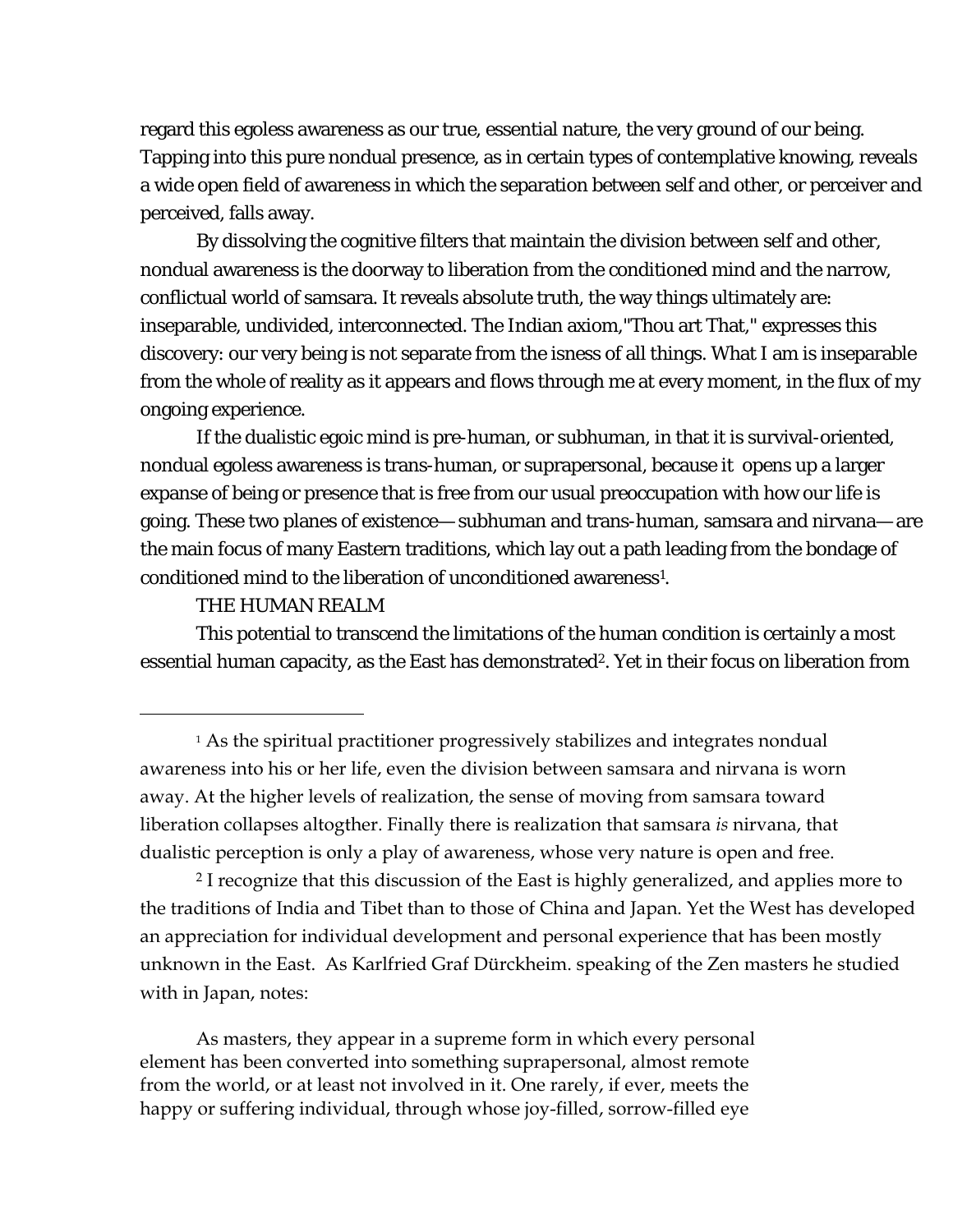conditioned existence, the Eastern spiritual traditions often do not regard the human plane as particularly interesting or significant in its own right. In classical Buddhist thought, for example, the human realm is simply one of the six domains of samsara. It happens to be the most fortunate realm to be born into. But this is because being human is the best platform for liberation, rather than having any special significance in itself. It is the only realm in which it is possible to become enlightened.

While the East emphasizes liberation from the human condition, the Western spiritual traditions place special value on human incarnation in its own right, and are more interested in fulfilling the meaning of this incarnation than in going beyond it or finding release from it. The West appreciates the human realm proper, as a third, intermediate reality between unconditioned and conditioend, trans-human and subhuman. Instead of liberation, the West focuses on humanness as an evolving vehicle through which the divine, or unconditioned being, can progressively manifest in conditioned, earthly existence. As Karlfried Graf Dürckheim (1992), an early pioneer in East/West psychology, sums up this difference between East and West:

For us in the West, it is more important that a new worldly form should emerge *from* true nature and witness to Being...than that the ego should dissolve *in* true nature and *in* Being (1992, p.100).

The Western traditions also emphasize fully inhabiting our humanness, with all its precariousness and vulnerability. This means fully engaging in the relationships and existential situations we find ourselves in, and also becoming involved in the evolutionary task of transforming this world. For instance, the Jewish teaching of *tikkun ha-olam*, "repairing the world," stresses the importance of fully engaging and transforming worldly existence. Similarly, Christ's willingness to submit to crucifixion points to the necessity of entering fully into the human condition in order to purify or redeem it.

Drawing on the wisdom of both West and East, then, we could say that to be human is to be vulnerable and indestructible at the same time. Fully inhabiting our humanness involves a willingness to open fully to the rawness of creaturely existence, and feel what it is like to be

the otherworldly glimmers in a unique personal sense ...Is such a master a person in our sense of the term ? (p. 101)

 $\overline{a}$ 

Indeed, psychotherapy could only develop in a culture where human experience is regarded as interesting and important in its own right.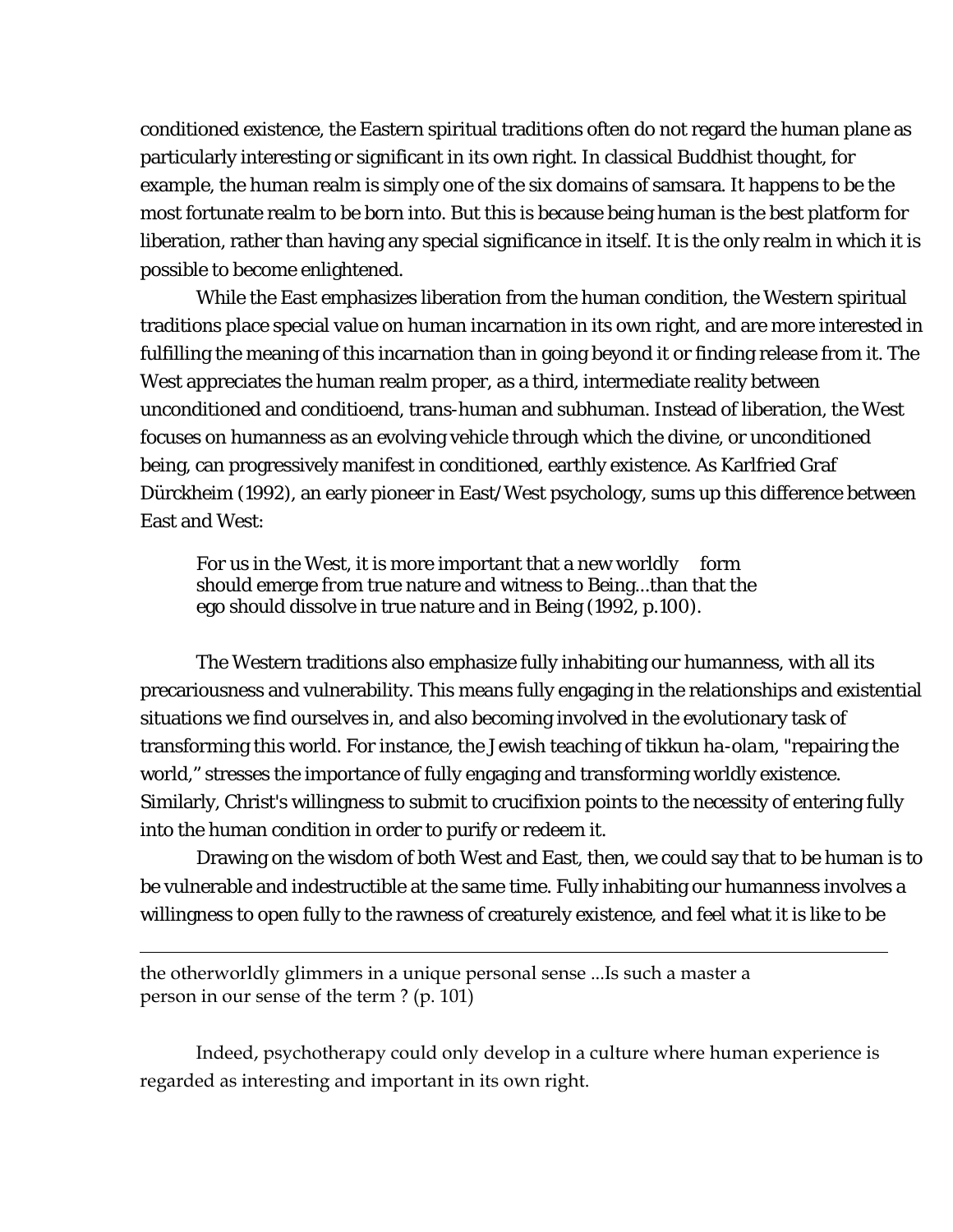subject to hurt, limitation, conditioning, and death. Transcending our humanness means gaining access to the larger domain of pure being and limitless awareness that is not bound by conditioned existence at all.

Being fully human means honoring both these truths —immanence, or fully engaging with our humanness, and transcendence, or liberation— equally. If we try to deny our vulnerability, we lose touch with our heart; if we fail to realize our indestructibility, we lose access to enlightened mind. To be fully human means standing willingly and consciously in both dimensions. This makes human existence an extremely interesting crossroads.

### DOUBLE VISION: TRANSCENDENT AND IMMANENT TRUTH

A view that honors and appreciates the full range of human experience, then, must include three dimensions. First of all, there is samsara, the pre-human realm of conditioned existence, characterized by survival concerns and dualistic alienation. The *dualism* of the egoic mind sets up a strict divide between self and other, resulting in endless suffering and conflict. Then there is nirvana, trans-human liberation, characterized by a pure, open field of awareness that is not divided into subject and object. This awareness of *nonduality* is unconditioned, for it is not produced by any cause or condition. It does not arise and cease; it is always there, ready to reveal itself to the mind that knows how to tune into it. Nondual awareness is the doorway to liberation by revealing absolute truth: There is no separate self and no separate other, and thus dualistic alienation and conflict cease.

Thirdly, there is the human domain proper, which comes to full measure through bringing the complete openness of supra-personal awareness into personal responsiveness and vital engagement with the situations and people we encounter. On the human plane, our lives evolve and unfold through the relative *play of duality —* otherwise known as relationship. Indeed the central, defining feature of the human realm *is* relationship— the network of interactions with others that supports our life from the cradle to the grave.

Relationship only happens when there are two— who engage in a dance that continually moves back and forth between twoness and oneness. In this way, the human realm serves as a bridge linking samsara— the experience of separateness— and nirvana— nonseparateness. This is why being human is a living paradox, and also a field in which a vast range of feeling— from unbearable sorrow to unthinkable joy— is possible.

However, there is a one-sided perspective circulating in the contemporary spiritual scene that uses the absolute truth of nonduality to disparage or belittle the relative play of duality in human experience. This perspective casts nonduality in a primarily transcendental light, regarding only absolute truth— the nonexistence of separate entities— as real, while seeing phenomenal existence — the play of duality— as unreal, illusion, untruth. As one Indian teacher states this view, "Whenever there is duality, it is a dream state...a fraud." Yet in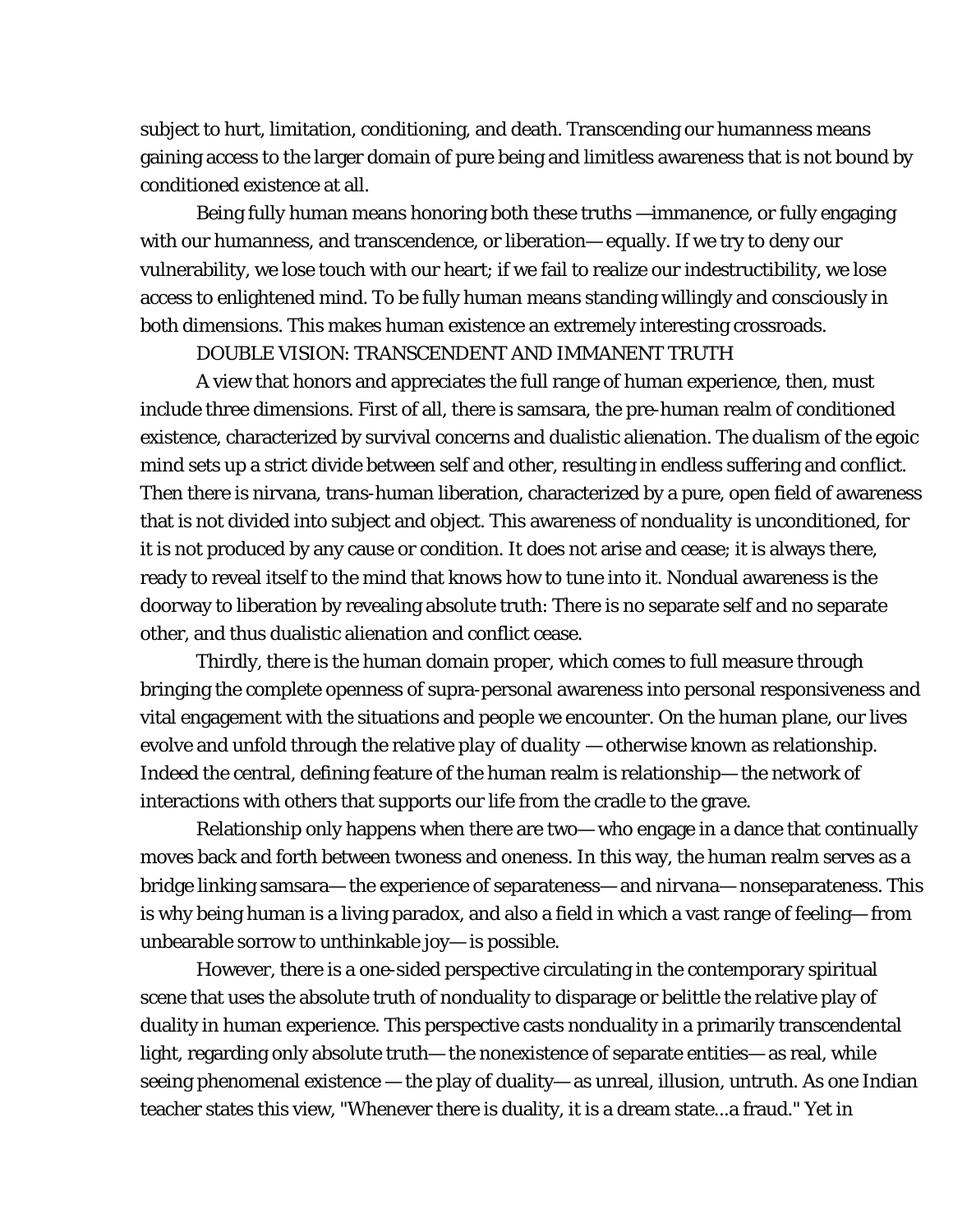regarding the play of duality as only unreal, this one-sided transcendentalism verges on nihilism— negating the significance of relative experience altogether. In the name of nonduality, it creates its own form of dualism by setting up a divide between absolute truth and relative human experience.

 Because human existence is a bridge spanning two worlds— absolute and relative, freedom and limitation, indestructibility and vulnerability — it requires a capacity for double vision, where we recognize how opposite truths can both be true at the same time. In the light of absolute truth, the play of duality is illusory because self and other are not truly separate. Even though two waves appear to be separate and distinct, they are but transient pulses of one and the same ocean. This is transcendent truth. Yet from the relative perspective, each wave is distinct, with its own unique characteristics. This is immanent truth. It is the perspective of a surfer out on the waves who must attend and respond to the particular quality of each wave if he is to ride it skilfully and not endanger his life.

While most spiritual teachings recognize the paradox of the human condition, few articulate an integrated perspective that equally embraces transcendent and immanent truth. One contemporary Jewish rabbi, Rami Shapiro, articulates such a balanced view by regarding separateness and nonseparateness, form and emptiness as two expressions of God's nature (or of the nature of mind or realtiy, if we use nontheistic terms):

From the shore, the sea appears a vast field of waves, each separate and unique. From beneath the surface, the waves disappear into a sameness, a unity with diversity. Which view is right? Both are right. The waves are no less real for the ocean's oneness. Nor is the oneness less real for the waves....The key is not to abandon one [truth] for the other, but to hold firmly to both (Shapiro, 1996, pp. 6-7).

 The play of duality is real and unreal at the same time. Or we could say it is neither real nor unreal, and that is why it is a play. Transcendent truth —that separate waves are only an appearance —is what is true in the depths. Immanent truth—that each wave is different and unique — is what is true on the surface. A balanced spiritual perspective honors both these truths. Speaking of the equality of the two truths, Shapiro writes:

There is no first and second, there is no primacy of one over the other. There is only coarising and interdependence....The temporal and fleeting world of *Yesh* [Hebrew for form, separateness] is needed to reveal the powerful and eternal presence of *Ayin* [emptiness, nonseparation]. And both are needed to express the completeness of God (Shapiro, 1996, pp.10-11).

DANGERS OF DEHUMANIZATION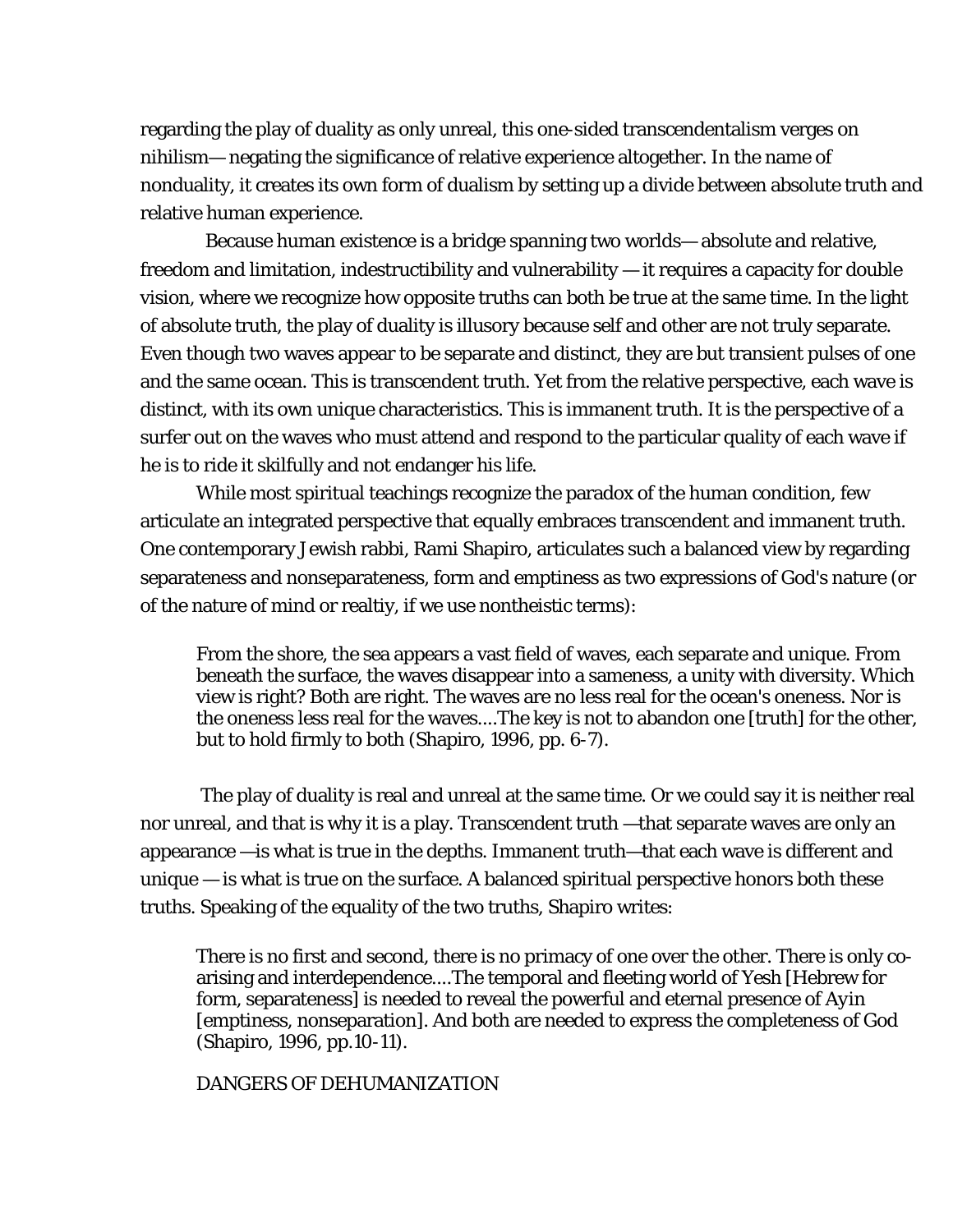Seeing nonduality as the only truth, while regarding the trials and the playfulness of duality as simply illusory or unreal, makes it difficult to fully engage with our humanity, our existential predicaments, and our felt experiencing. It fosters spiritual bypassing, the tendency to use spiritual ideas to avoid dealing with basic human needs, feelings, and developmental tasks (Welwood, 2000a).

A one-sided transcendental perspective is especially problematic when it comes to helping people meet the difficult challenges of human relationship. It does not grant relationship much significance to begin with, because it does not recognize an "other" at all. As Advaita Vedanta teacher H.L. Poonja puts it, "Know that what appears to be love for an "other" is really love of Self [unconditioned, impersonal being] because "other" doesn't exist. All love is love of Self (1995, p. 471)."

Of course there is a certain truth here: Love does indeed come from beyond us, from pure being, from the absolute source that shines through us and those we love. And the essence of love does involve a dissolving of the boundaries of separation. Yet defining love purely as a mutual recognition of transpersonal being is incomplete and unsatisfying in human terms. On the human level, relationship is a dance of duality— a transformative encounter between two distinct beings, relative self and relative other in all their differences. And this dance has an integrity, reality, and value all its own.

Nondual teachings that mainly emphasize the illusory quality of human experience can, unfortunately, serve as just another dehumanizing force in a world where our basic humanity is already under siege at every turn. What is needed in these difficult times instead is a liberation spirituality that helps people recognize nondual presence as a basis for fully inhabiting their humanity, rather than as a rationale for disengaging from it. We need a spiritual vision that values and includes the central playing-field where our humanity expresses itself relationship.

## RELATIONSHIP: THE PLAY OF DUALITY

Valuing the human domain per se, with its possibilities for creative expression, relational intimacy, and passionate aliveness, has been a major emphasis in the West. One of the great prophets of the human realm is Martin Buber. Buber's immanent perspective provides an interesting contrast to the transcendental emphasis found in many Eastern traditions. In his view, human beings cannot exactly reside in the rarefied air of absolute truth. Instead, where human life unfolds and find its meaning is in the play of duality. Human existence reaches its fullest expression in and through our capacity to enter into I/Thou relationship with reality in all its forms. The encounter and communion between I and Thou raises the dualistic perception of subject and object to a higher octave.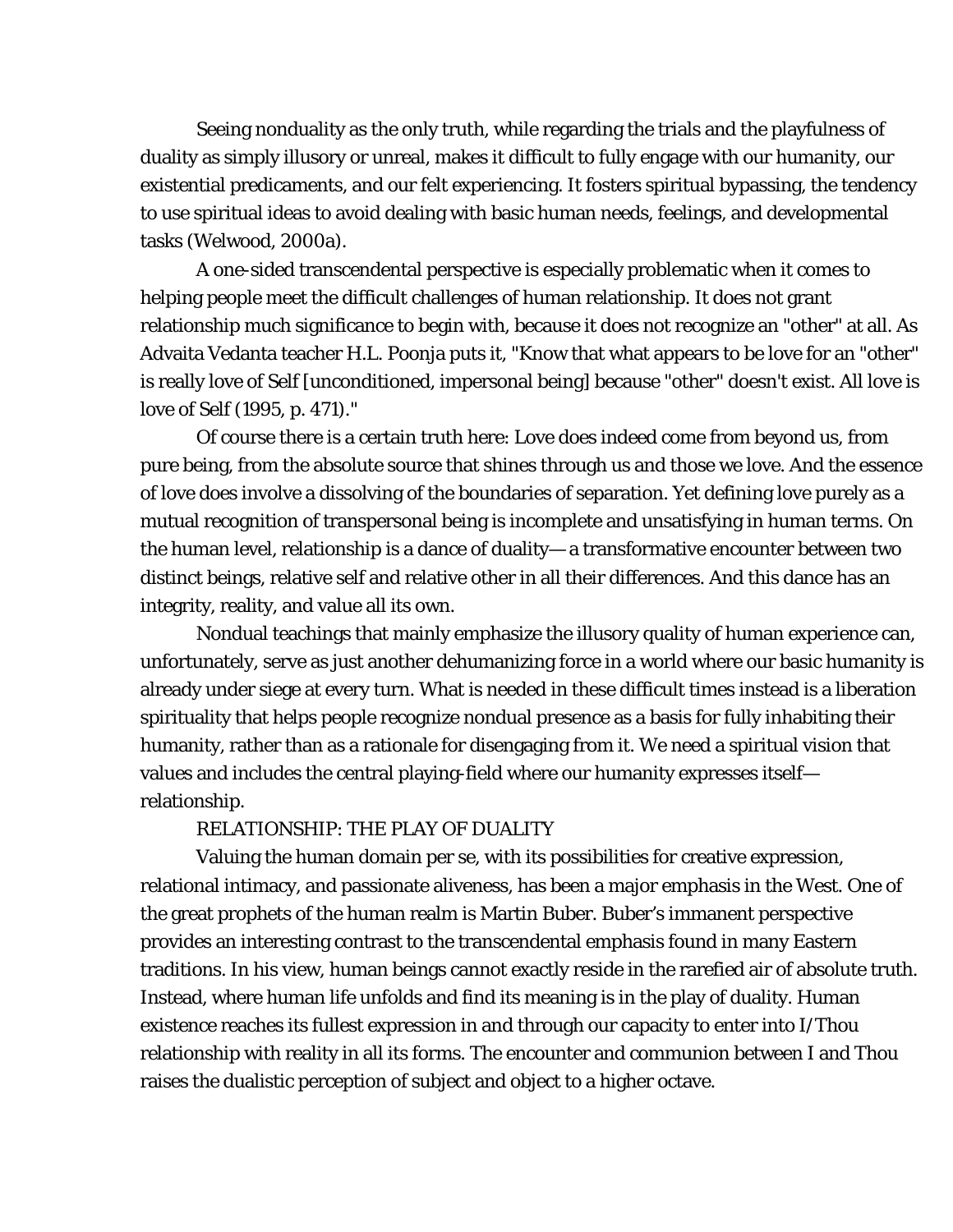Egoic consciousness, which regards the other as an "it," is a form of monologue, because it essentially involves talking only to onself, seeing and reacting to reality through our own thought-projections. At the other extreme, the realm of absolute being is essentially characterized by silence, since our essential nature cannot be realized or adequately described through words or concepts. The Buddha expressed this by holding up a flower when asked to speak about true nature. To fully inhabit the human realm, by contrast, is to live in dialogue, in Buber's view.

Dialogue is something much more profound than mere verbal exchange. Its essential characteristic is meeting and honoring the otherness of the other— as *sacred other* — which allows a mutual alchemy to take place. In his words, "The basic movement of the life of dialogue is the turning toward the other...accepting with one's essential being another person in his particularity (1965, pp. 22-23)." This is a far cry from darshan with a spiritual teacher who sees you as the absolute Self or non-self that you ultimately are. In Buber's perspective, trying to transcend duality short-circuits the possibility of I/Thou communion.

Dialogue is not limited to person-to-person contact. Buber speaks of dialogue with God, and also describes encountering a tree in this spirit: "With all your strength receive the tree, give yourself up to it... Then, indeed, you will be transformed (quoted in Mannheim, 1974, p. 20)." Even the great Indian mystic Ramakrishna seemed to recognize this sacred dimension of duality when he exclaimed, ""I don't want to *be* sugar, I want to *taste* sugar."

The conditioned ego is immune to this kind of transformative exchange because it remains stuck in subject/object perceptions based on past conditioning . Absolute being also does not change and transform because it is timeless — "as it was in the beginning, is now and ever shall be." But the human realm, where the play of duality unfolds, is a theater of ceaseless change and evolution.

#### TO BE ONESELF

To encounter the otherness of the Thou is to appreciate another as not only different from you, but also unique, unlike any other you have ever encountered. Buber defines *uniqueness* not as individualism, but as the bearing of a particular gift that no one else can offer in quite the same way. Your presence in the world, your personal embodiment, the offering you make by manifesting as "you"— no one else can express this in the same way that you do. In Buber's words:

Every person born into this world represents something new, something that never existed before, something original and unique. 'It is the duty of every person...to know and consider...that there has never been anyone like him in the world, for if there had been someone like him, there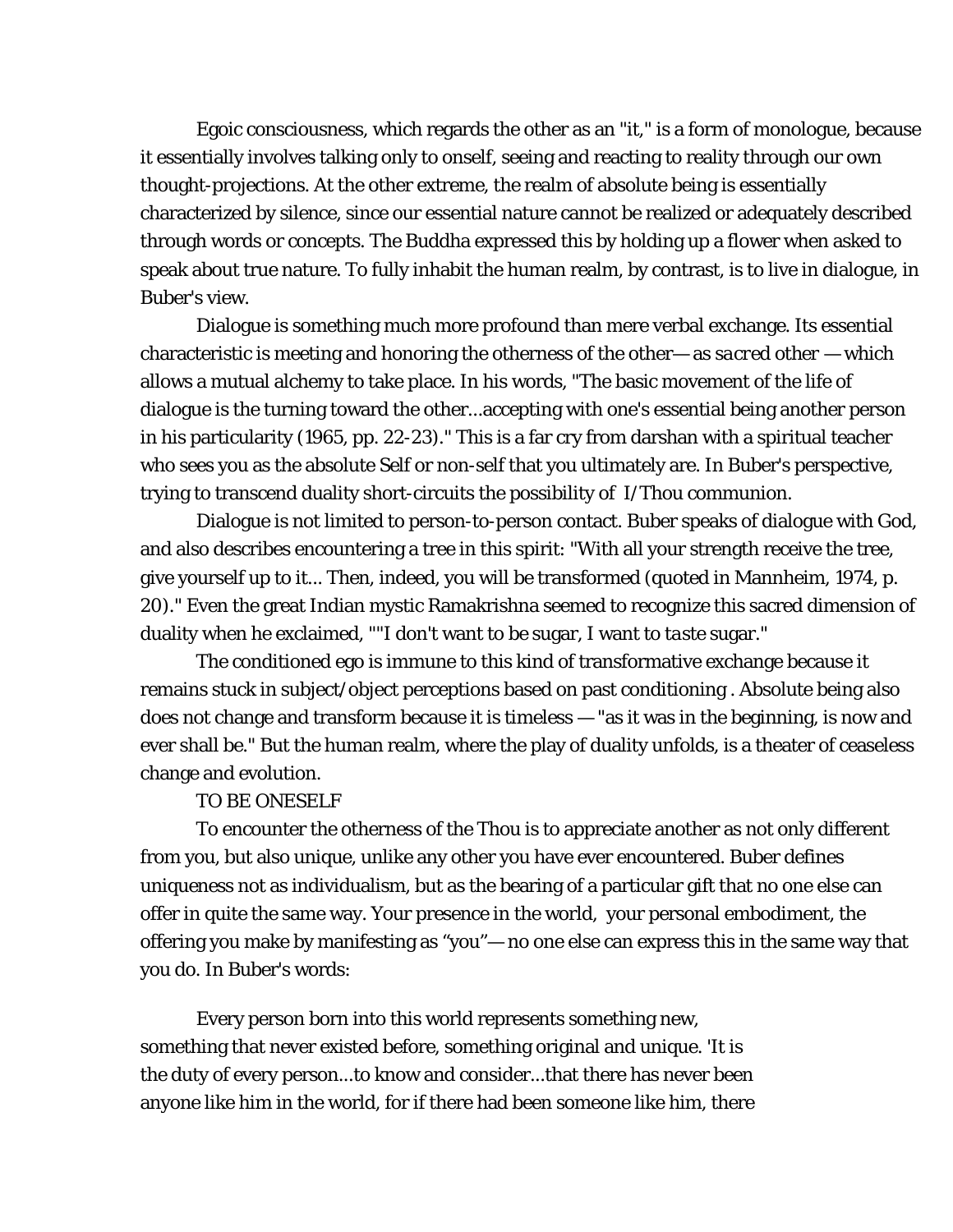would have been no need for him to be in the world. Every single person is a new thing in the world and is called upon to fulfill his particularity in this world. Every person's foremost task is the actualization of his unique, unprecedented and never-recurring potentialities, and not the repetition of something that another, be it even the greatest, has already achieved.

The same idea was expressed by Rabbi Zusya when he said a short while before his death: "In the world to come I shall not be asked, 'Why where you not Moses?' I shall be asked, 'Why were you not Zusya?' (1970, pp. 16-17)

What does it mean to be yourself in this sense, to "be Zusya"? It doesn't mean proudly proclaiming, "I am me" — the separate personality who has this set of traits, these preferences, this history. To be yourself in Buber's sense means to find the deepest laws of your being, to let your life find and carve out its true path, and to bring forth your innate gifts and qualities in time, through your interchange with life in all its aspects. Being yourself in this sense refers neither to the conditioned ego-self nor to the absolute no-self beyond all characteristics, the timeless buddha nature that is the same in everyone. It involves appreciating yourself as a being-in-process, continually uncovering your true gifts and embodying them in the flowing current of time, relatedness, and action. We could also call this the *true person*.

Only the true person can be intimate, can relate in an intimate way to other people and to life itself. The conditioned ego, identified with roles and identities formed in the past, is incapable of true relationship. Similarly, in timeless, nondual awareness, there is also no relationship; there is only direct knowing, silent presence without involvement in the polarity of self and other. So to be fully engaged in relationship, we have to step into and inhabit our human form— the person.

#### INDIVIDUATION

The true person is the self-in-process unfolding and ripening in time. This developmental process, through which the person evolves and blossoms, is the path of *individuation*. Dialogue— the creative, transformative interchange between self and other is the flower of individuation. The rarity of true dialogue in our world indicates the rarity of individuation as well.

Psychotherapy can be instrumental in furthering individuation by helping people heal the wounds of relationship, develop their capacity for personal relatedness, and shed the conditioned identities that form the defensive shell of ego, preventing the seed of the person from blossoming forth. How fully the suchness of *you* shines through — in your face, your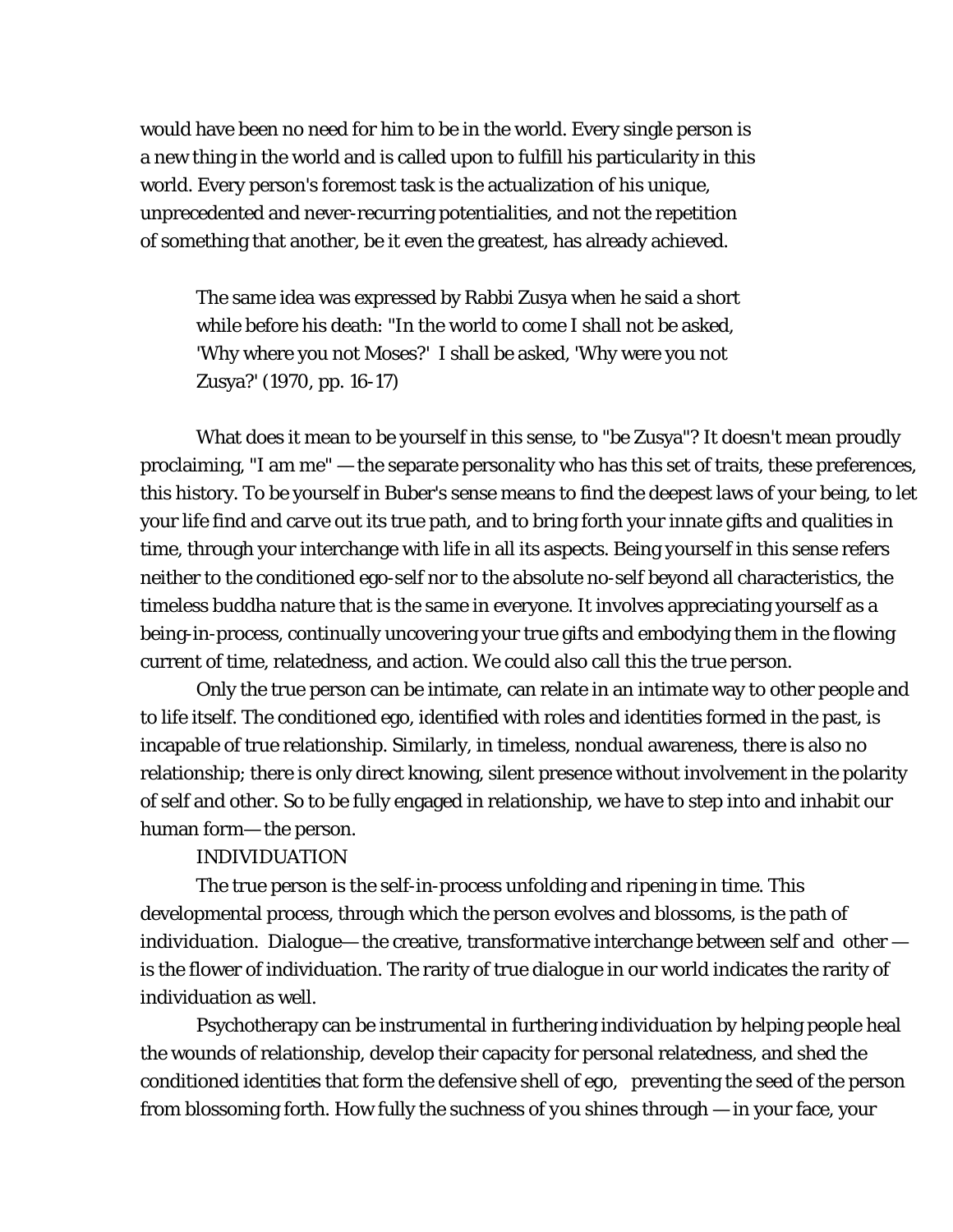speech, your actions, your particular quality of presence, your expressions of love — is partly grace, but also partly a result of how much you have worked on polishing your vessel, so that it becomes transparent to the pure being that is its ground.

Individuation, as I am describing it here, thus goes beyond the secular humanistic ideal of self-actualization— simply finding personal fulfillment or developing one's individual talents as an end in itself. The true person is a higher octave of the separate individual who remains confined within his individuality. According to Buber, the evolution from individual to person happens through fully engaging in the human relational field:

Dialogue between mere *individuals* is only a sketch; only in dialogue between *persons* is the sketch filled in. But by what [means] could a man from being an *individual* so really become a *person* as by the strict and sweet experiences of dialogue, which teach him the boundless contents of the boundary? (1965, p. 21, my italics)

The dialogue between self and other permits a larger way of being ("the boundless contents of the boundary")— an interrelational presence that thrives on the play of differences.

While the true person evolves in the cauldron of human relationship, this evolution also requires a certain degree of spiritual transcendence — a capacity to recognize and open to our larger being, which lies beyond the person altogether. Indeed the true person is one of the potentials of our larger being— to find and express itself fully in the world, in a personal way, through the ineffable suchness of "you" and "I." Individuation is the forging of a transparent vessel— *the authentic person who brings through what is beyond the person in a uniquely personal way*.

We can thus distinguish absolute true nature— universal beingness, which is the same in everyone— from individuated true nature— how each person embodies absolute true nature in a unique form of expression. Individuation is the process of bringing the absolute into human form — the "form" of our person, animated by our capacity for personal, interrelational presence, embodied in the world.

## A BALANCED UNDERSTANDING

A nondual view that gives greater value to the transcendent than to the immanent is unable to recognize any significance in individuation, the dialogue between I and Thou, the appreciation of otherness, or intimate relationship. On the other hand, a purely immanent approach, such as Buber's, does not recognize the important role that transcendence— the capacity to step beyond the personal, dialogical realm into nondual, supra-personal presence can play in human development. We need a more comprehensive view that recognizes the nonduality of transcendent and immanent, absolute and relative, emptiness and form.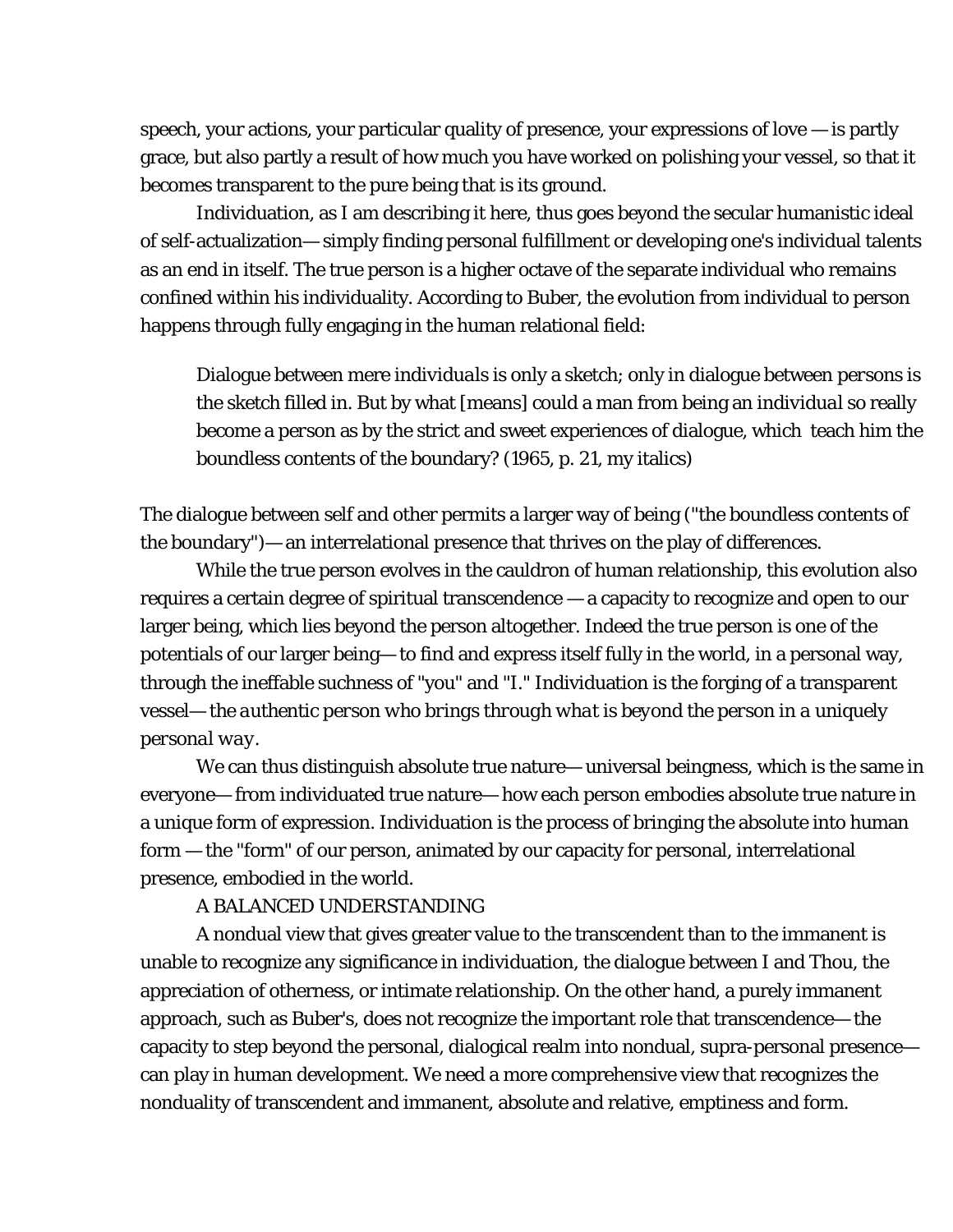This is the understanding that can be found, to different degrees, in Buddhist and Hindu Tantra, Zen, Kashmir Shaivism, Sufism, and other traditions, which vary in the emphasis they place on the balance between the two truths. It is a view that can fully embrace paradox, for it recognizes that we live in form and beyond form at the same time. In terms of relationship, this paradox might be expressed as: "Through you I see beyond you to what expresses itself as the you I love."

One Indian teacher in the Advaita tradition, Swami Prajnanpad<sup>3</sup>, who also studied Western science and psychology, provides an interesting example of what such a balanced nondual view might sound like in modern terms. He builds a liberation teaching based not on transcending duality, but on attending more closely to the difference between self and other:

Ego makes you see only yourself and no one else. But it disappears as soon as you see that, along with you, there are others also. With this realization, the feeling comes that, like your own "I", others too have their similar "I". And, when you accept the other's "I", you have also to include in it, his ways of living, his customs and patterns of behaviour, his ways of thinking— the whole of his being. Just as you have your own ways, he too has his own ways. As soon as this fact is accepted, the emphasis on your own self is lessened.

 One has only to try to observe and see this: all are different, all are separate. This is only this. That is only that. You may call it good, or you may call it bad, but the fact remains: This is not that. That is not this. That is only that, what it is in itself. How then can you compare this and that, for they are each different and unique?

All things are different from one another. This one is simply this, nothing but itself, complete in itself, established in its own glory, unique. This is *brahman*, the Absolute.

 To judge is to compare; but everything being distinct and singular, there is never anything to compare. Everything is incomparable, unique, and absolute. Nothing is absolutely good or bad. There are only differences. What is left then? The other is what he is. Try to know and understand him if you feel like doing so.

 The course of life of someone else is different from yours. He will move forward according to his own circumstances. If I have something to do with him, then indeed I shall try to understand him. What sort of person he is, why does he say so, what is his attitude, how does he behave and speak? I shall try to know all that. Then only shall I be able to deal with him. As soon as you accept "that" as it is, your ego disappears then and there.

 $\overline{a}$ 

<span id="page-9-0"></span><sup>3</sup> Swami Prajnanpad had a small ashram in Bengal and died in 1974. He did not write or give general talks or satsangs, but only met individually with his students. His work is preserved in his letters and some conversations that his French students recorded.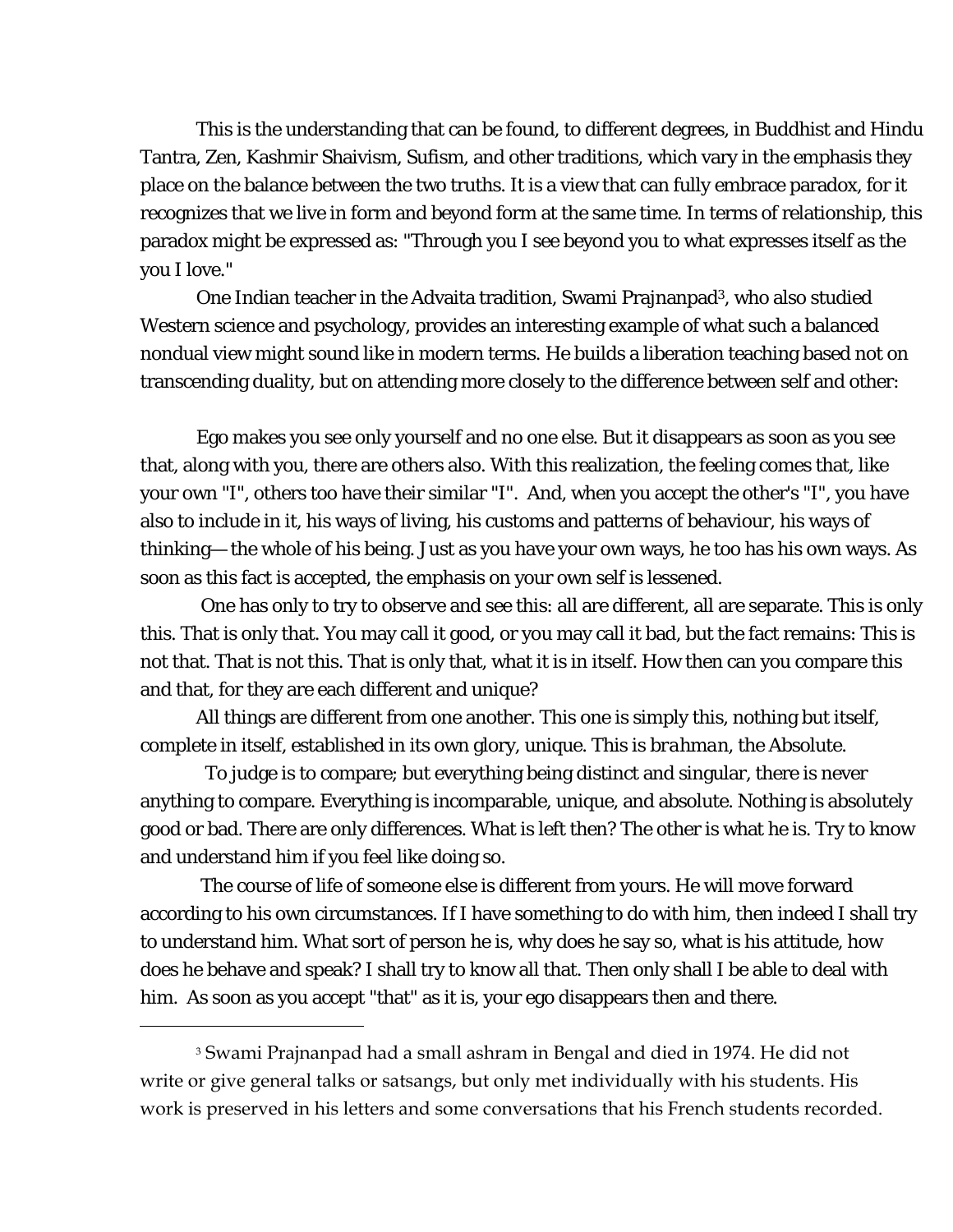Unity with the other means to see, understand, and feel the other as he is. Understanding engenders empathy, empathy calls forth love and unity.

When you see the other, you are free from the other. Does there appear to be a contradiction here? When I see that he is just he, how do I get free from him? How can I keep him, as well as get free from him? You get free from him when you say, he is. Why ? Because you have no expectations toward him!

 Try simply to understand that he is he. This effort to understand, the feeling that I have understood, gives you freedom from him. When you have understood that this is this, that is that, you are free from the whole of the world.

Now do you get it? One is free from him by understanding what he is. Why? Freedom from whom? From my own mental creation, from the relationship that I have forged in my mind with him (in Prakash, 1986).

This perspective is interesting because it honors immanent truth within a nondual approach. It is also quite compatible with Buber's focus on relational duality. Swami Prajnanpad suggests that accepting each being as unique and different, and following its own laws, cuts through the narcissism of the self-enclosed ego. When we try to fit others into our expectations or struggle with the way they are, we actually contract and harden the boundaries of the separate self at the same time. We become smaller ourselves. But the act of appreciating the differentness of others, letting them be as they are, literally loosens and dissolves the boundaries that keep us separate at the same time. "The feeling of being not separate emerges in the heart only by accepting what is different," as the Swami puts it (1981a, p. 172).

In this way, we can come to know others in their suchness, and be at-one with them. Unity, or nonseparateness, then, does not come about through transcending the difference between self and other, but through fully allowing the other's differentness — which naturally undermines self-centeredness.

Swami Prajnanpad recognizes the paradox involved here, asking: "How can I be one with the other by regarding him as another entity?...This seems to make no sense at all...Well, it is only by accepting the other as another entity, that the other entity disappears. Contradiction indeed..." When I allow the other just to be what he, she, or it is, without imposing my preferences or offering any resistance, the other is no longer something separate over there, apart from me. I meet and mingle with the other in the open field of awareness, where separate selfhood and otherness dissolve and fade away. Then I discover what it really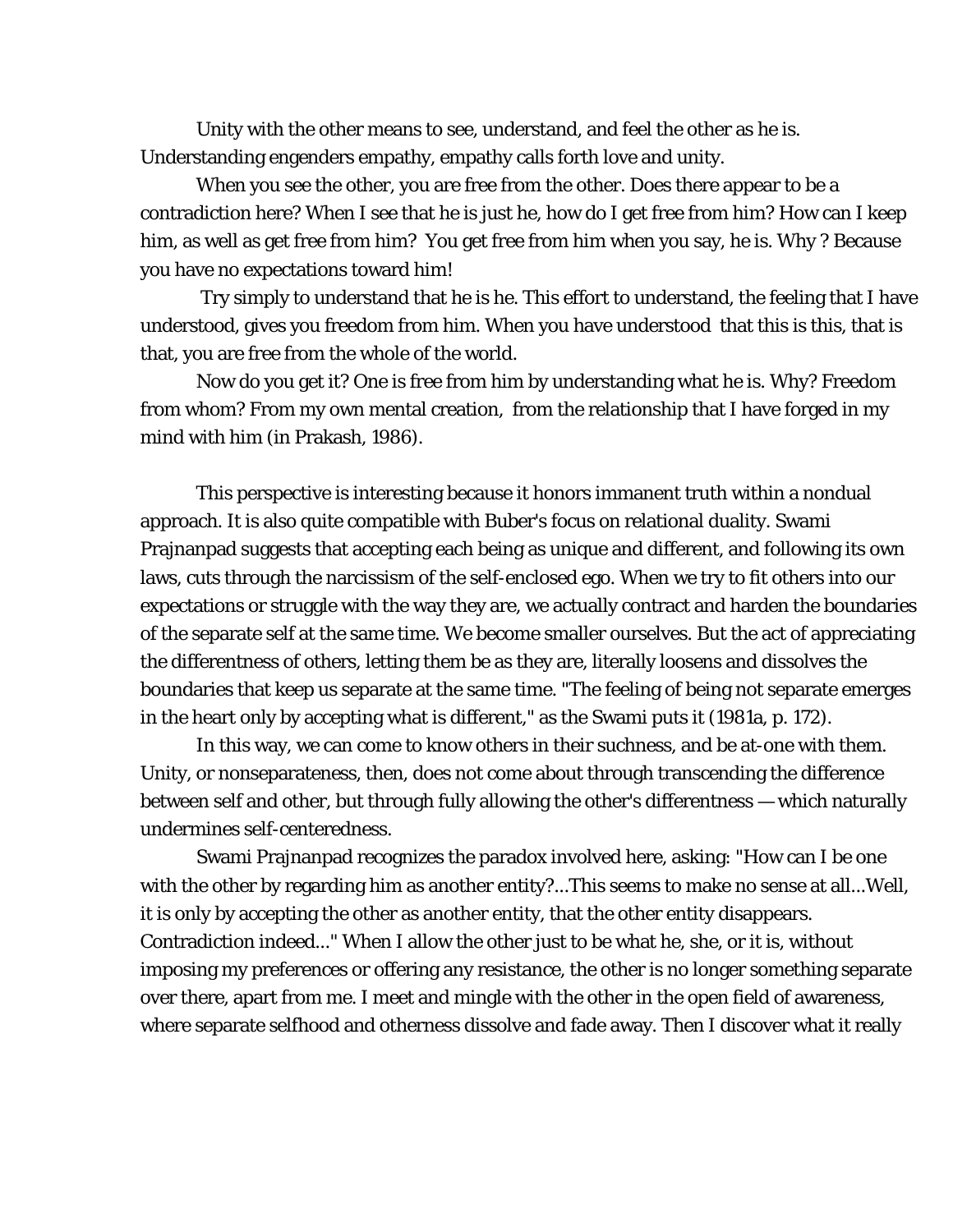means to love— to open to others as they are, without imposing my judgments or agendas on them [4.](#page-11-0)

 Swami Prajnanpad asks: "What are 'you'? The perfect 'you' is always in contact. Always in contact." Here he comes very close to Buber's central dictum, "All real living is meeting." But Swami Prajnanpad takes one large step beyond Buber, by seeing the relative play of duality as an entry-point into absolute nonduality, Real contact, he says, "is always *advaita*, nondual." In fully accepting and opening to the other as the unique being he, she, or it is, "you are one with that. A paradox indeed." And "what finally comes about is that this acceptance becomes allpervasive. Nothing indeed remains alien. Nothing different exists...Duality, which is the cause of all conflicts, of division, or disharmony— all that ceases to exist...(in Prakash, 1986)."

### AT ONE WITH OUR EXPERIENCE

<span id="page-11-0"></span><u>.</u>

This kind of balanced nondual perspective is not just a teaching for friends and lovers, but has implications for our whole orientation toward life. According to Swami Prajnanpad, letting each element, each being, each moment be just what it is at that moment, established in its own suchness, allows *brahman* —the essence of reality that is greater than any individual form— to be revealed. The absolute *is* how it is unfolding at this moment— in you and in the world. In classical Eastern terms, "emptiness *is* form," or "brahman *is* the world".

Since every element of reality— each being, each moment in time, each experience — is different from every other, this means that everything always arises freshly and uniquely as just what it is. The fact that all things arise freshly and uniquely in each moment means that they are inherently self-liberated, free of all the concepts we have about them— which are based on past conditioning. Similarly, the living, breathing process that we are is always free from all the concepts or beliefs we have about it. Letting our experience be helps us make an important shift— into that unbounded, all-encompassing space of pure being, which alone can let be. In the moment, the small, bounded, dualistic ego falls away.

Letting the relative be as it is, then, reveals the absolute. Thus there is no need to give absolute being a special status apart from the relative process of form evolving in time, for these are inseparable. Realizing this frees us up to move fluidly between engaging with our experience and discovering its spacious, indefinable nature, without regarding either side as more real than the other. There is no need to set up any divide between duality and nonduality.

So if you are angry and upset right now, any attempt to give up, change, or transcend that emotion only creates more dualistic separation. Your anger at this moment is also the

<sup>4</sup> This perspective also provides a spiritual base for an approach to couples therapy based on recognizing that intimacy grows out of differentiation, the capacity of two partners to fully honor themselves and each other in all their differences.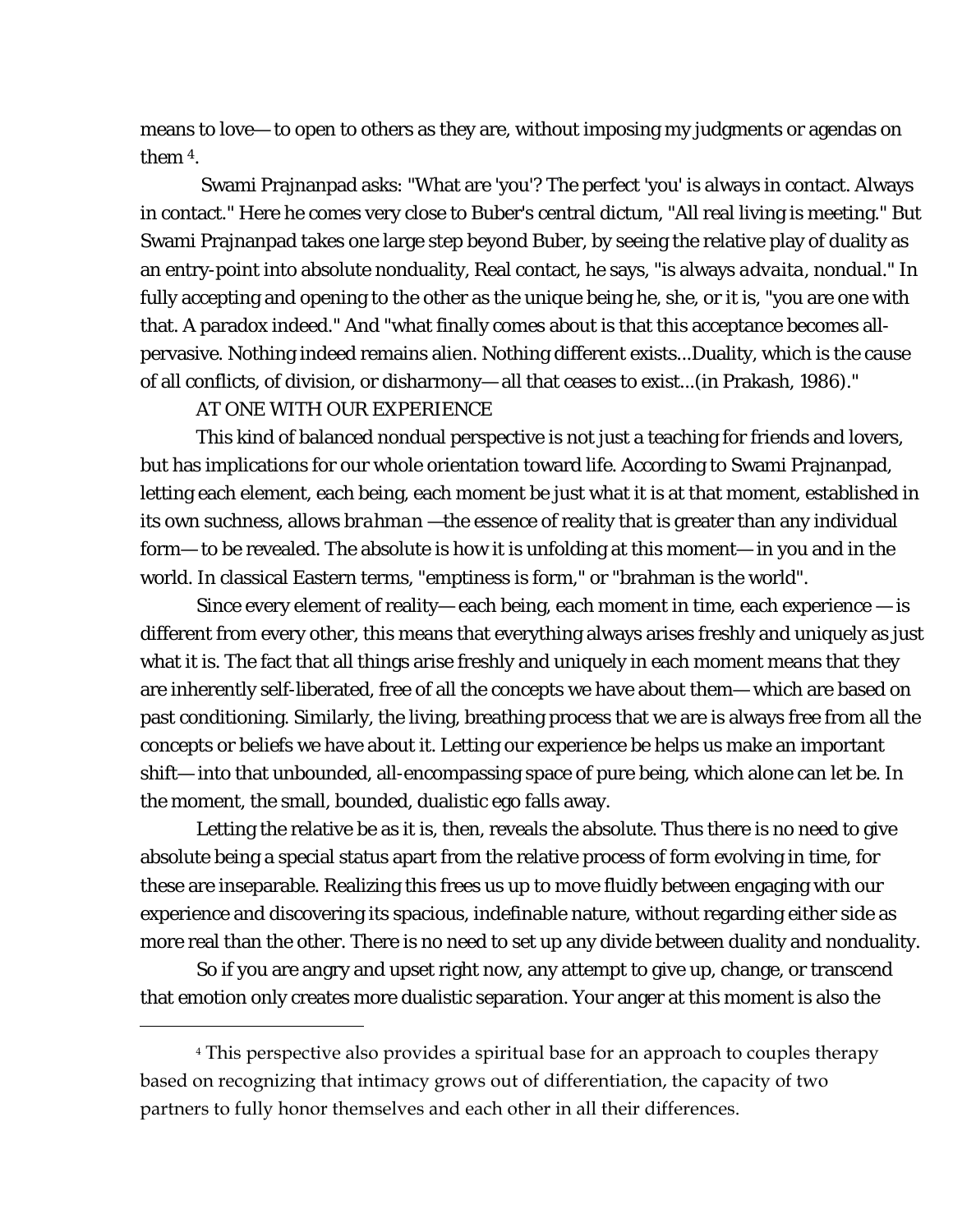absolute; it is how the absolute, the truth beyond all form, is manifesting. And if you can open to the anger and be one with it, then the flow of reality will continue to unfold and evolve without becoming frozen in a solid state. Then you are free of the anger. Just as each being unfolds according to its own laws, each state of mind will naturally unfold and move beyond the form it is presently taking, if we do not obstruct this process.

 Swami Prajnanpad likens liberation to a ripe fruit letting go of its hold on the branch and falling to the ground. As the fruition of human development, liberation is not superior to individuation, any more than the fruit can be said to be superior to the flower from which it formed (1981b, p. 356). Every element of reality and every stage of development, unique in what it is and different from all others, has equal value. In this way, duality (*dvaita*) provides the vehicle that allows us to realize nonduality (*Advaita*) :

Life is *dvaita*, everything has two aspects... All activities are in *dvaita*: you are *dvaita*  now and here! Start from this *dvaita*, see this *dvaita*, know this *dvaita*, fulfill this *dvaita*, let this *dvaita* wither away. And that is *Advaita*: don't forget the secret and mystery of action: be where you are, overgrow yourself, and the consummation will automatically manifest itself. Be what you are, now and here: that is to be *Advaita* now and here...

Be true to yourself, be true intellectually, emotionally, and in action! That is to be the Absolute now and here. Don't divide yourself into: (1) what you are now and here (relatively) and (2) what you should be (absolutely). This division or this duality is the root of all misery. You are what you are now and here—that is the only 'you' that you know...And move on and on, simply because you are a dynamic process only. A bud is a bud now and here...The bud will flower and fulfill its existence— how? By fulfilling the condition in which it is...You can start only as you are now—as an individual and as a person (1981b, p. 8, 11, 12)

This kind of perspective avoids two major pitfalls on the spiritual path —spiritual bypassing and the spiritual superego (Welwood, 2000b)—which are ways of imposing on oneself a higher spiritual perspective that lies far beyond one's actual state, thus creating further inner division. When people try to bypass, or prematurely transcend, their current psychological condition by trying to live up to some noble spiritual ideal, this does violence to where they are. And it strengthens the spiritual superego, the inner voice that tells them they should be something other than they are, thereby reinforcing their disconnection from themselves.

## PSYCHOTHERAPY IN A SPIRITUAL FRAMEWORK

Interestingly, Swami Prajnanpad studied and appreciated Freud in the 1920s in India, developing his own version of psychotherapy, which he practiced with his students. This would only be possible for a nondual teacher holding a balanced perspective, with its understanding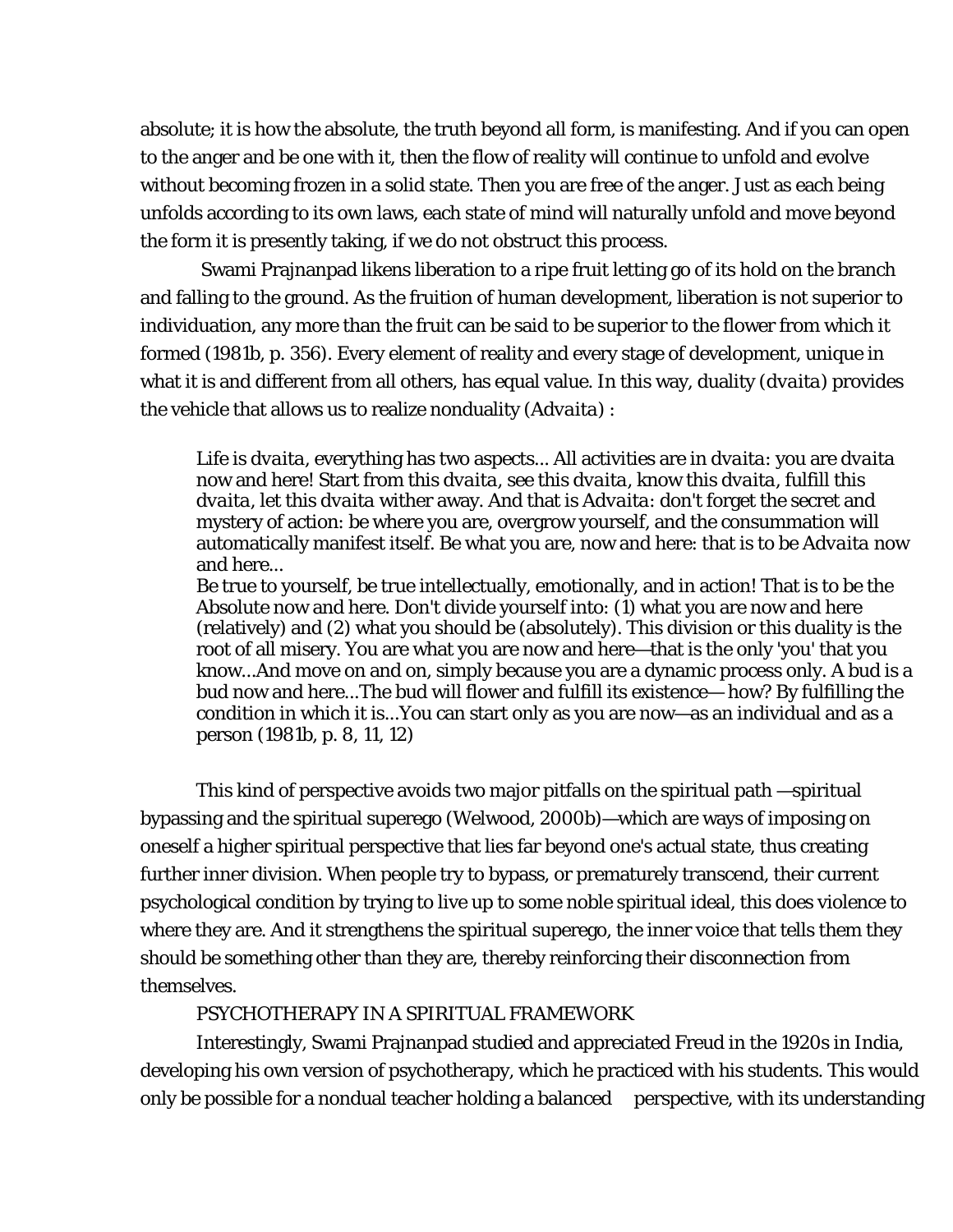that the absolute —in the form of you and your experience — is naturally reavealing and actualizing itself in and through where you are at each moment.

This understanding also provides a nondual framework for working with emotions and psychological blockages, an approach I describe as "psychotherapy in a spiritual framework (Welwood, 2000c)." The heart of this approach, as I practice it in my own work, is what I call "unconditional presence"— learning to be present with your experience just as it is. If you are suffering, you must suffer (which literally means "undergo") that experience fully. If you can acknowledge and be one with your pain, your confusion, your emotions, your reactions to pleasure and pain, and your resistance, if you can enter into these experiences fully, directly, intimately, they can move through you freely and fluidly. This fosters a natural unfolding in the direction of truth, compassion, and liberation (Welwood, 2000d).

Relating directly to what is fosters unfolding along two different lines: affective and cognitive.

#### Affective Work

The most basic problem people have is that they are afraid of their experience. Because feelings and emotions often seem overwhelming and threatening, they become suppressed, avoided, or denied— which reinforces inner division between the flow of experiencing and the ego-mind trying to control or manipulate that experience. If we can learn to acknowledge, allow, open to, and be one with what we are feeling, our experience naturally unfolds and releases its knots, revealing larger, egoless qualities of being— such as compassion, strength, clarity, peace, balance, groundedness— that those emotional knots normally cover and obscure.

#### Cognitive Work

The second problem people generally have is that they do not recognize what is actually happening, but are instead blinded and misled by their thoughts— the stories and movies their mind projects onto reality, based on scripts and identities formed in the past. Psychotherapy can address this problem by helping people recognize the difference between "things as they are" and their mental overlay.

For example, a wife reacts to her husband's neglect with anger and blame that only pushes him farther away. First of all she may need to work with her emotional reaction, by learning to open to the anger instead of trying to get rid of it by discharging it on her husband. Then she can begin to look at what is really happening, apart from her emotionally-laden interpretations of what is going on.

For herself, she might see that her anger is driven by a movie playing in her mind— "I don't matter to him" — which in turn triggers an even more intense horror movie, dating back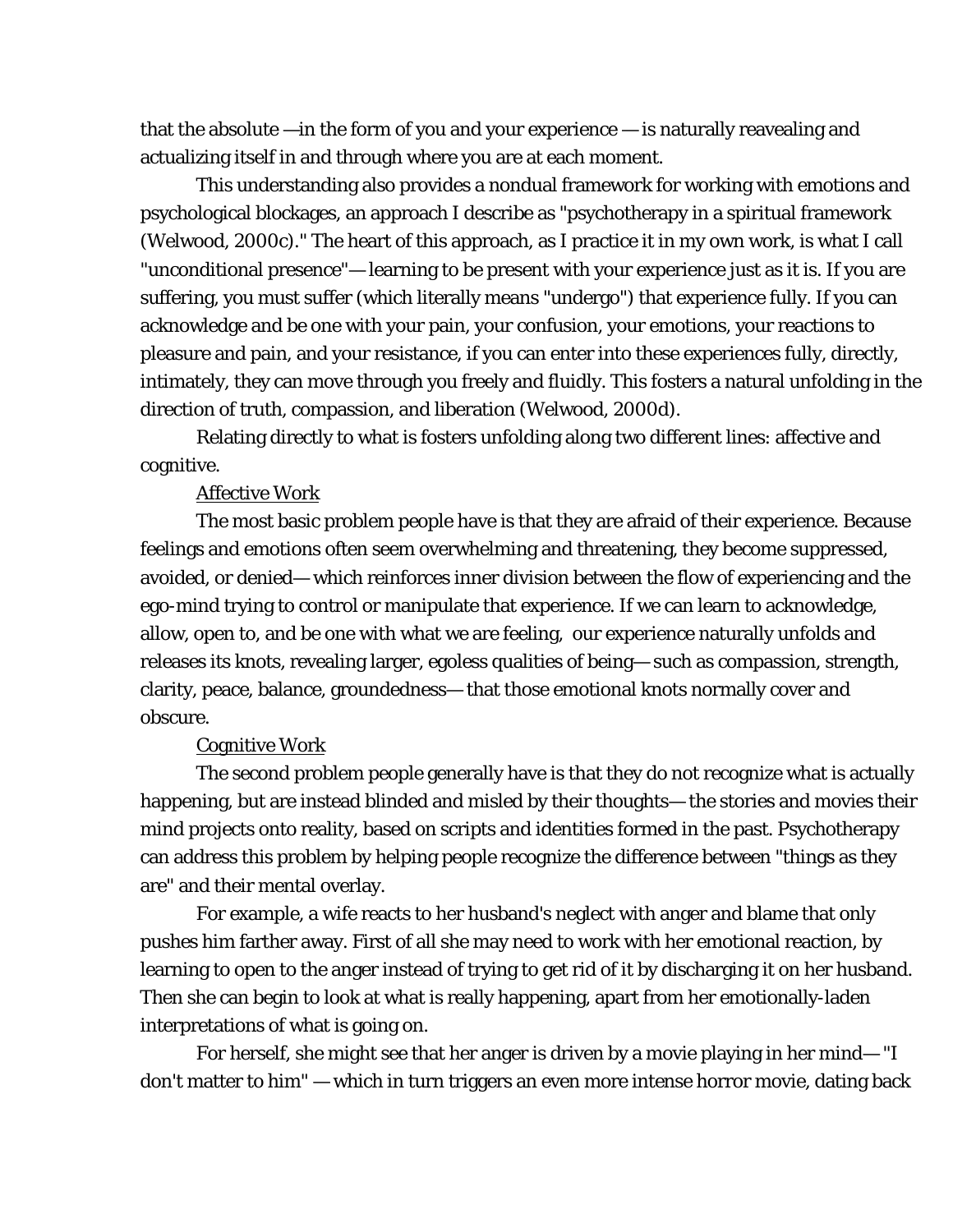to childhood —"I don't matter at all." Looking into her sense of not mattering, she sees that she has a hard time feeling it is all right to have her emotional needs or clearly expressing them.

Out of this lack of entitlement she creates situations where people tend to neglect her, leaving her feeling frustrated, empty, and desperate. This pattern of frustration is what makes her hyper-reactive to her husband's inattention. Her work, then, involves freeing up the belief that she is not worthy of receiving what she needs, so that she can let herself acknowledge her emotional needs and then communicate them clearly and directly.

This work on herself allows her to see that her husband tends to withdraw because he has a hard time standing up to her anger without collapsing into self-blame. He is afraid of her intensity, her emotional reactivity, and her tendency to criticize. Seeing that this is why he withdraws, not because she doesn't matter, further frees her up, allowing her to find new ways of dealing with the situation.

FINDING ABSOLUTE TRUTH IN RELATIVE EXPERIENCE

Those who hold a strictly transcendental view of nonduality often find it hard to understand the value of working with experience in this psychological way. Why engage or inquire into the emotionality of ordinary life, they argue, since it is only a symptom of egocentricity, ignorance, dualistic fixation?

While there is a certain logic to this argument, it can lead to spiritual bypassing avoidance of the chaos and uncertainty of one's existential situation— rather than genuine "wisdom gone beyond." How is it possible to truly go beyond a state that one has not yet fully met? When a nondual perspective is used to rationalize spiritual bypassing, it can become an instrument that reinforces disconnection.

Swami Prajnanpad's teaching provides an example of how one can work directly with emotional turbulence within a larger perspective of transcendent truth. In the light of absolute nonduality,

emotional reaction is a warning that you are not in Truth...Emotion is an illusion because it is created by thought [which] wants to to have something which is not...

Yet from the immanent perspective,

once the emotion arises, it *is* Truth for the time being. Why? Because it is there. So I can't deny it...Let it come. Allow it to express. Be with that emotion and then be that emotion....Then you will see that very soon it will disappear....(in Roumanoff, 1989)

Bringing these two views together, Swami Prajnanpad articulates the paradox of double vision: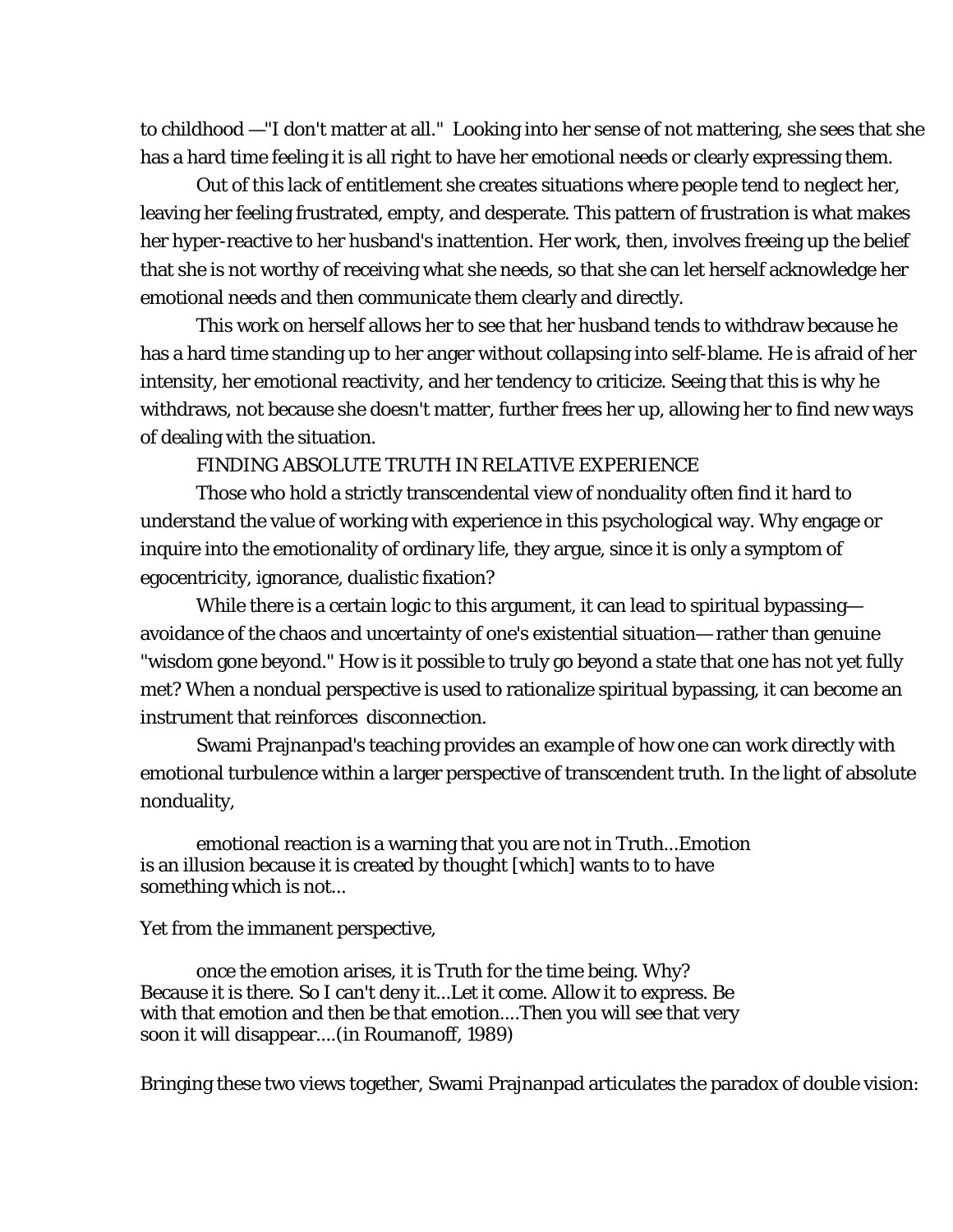Emotion is an illusion, no doubt, but this emotion is real [even] though it is an illusion. It is Truth because it is here. How contradictory! (in Roumanoff, 1989)

To avoid spiritual bypassing, transcendent truth needs to be grounded in a willingness to wade in and immerse ourselves in the stormy waves of immanence. We need to broaden the terms of the equation that offers only a choice between samsaric, dualistic mind, and enlightened, nondual awareness. We need to include a third, intermediate term in the equation— the relational play of human experience, where evolution takes place as heaven manifests on earth, infinity infuses finitude, and eternity embodies itself in time.

Opening to the full play of human experience allows for the possibility of a sudden dawning of wakefulness, known in Tibet's Mahamudra tradition as "coemergent wisdom" or "wisdom born within." This is a sudden dropping away of dualistic fixation, allowing a direct and often abrupt entry into nondual presence. It arises right on the razor's edge where ignorance and clarity, appearance and emptiness, stuckness and freedom rub up against each other, and where their striking contrast triggers a moment of vivid awakeness right in the midst of worldly entanglement. When we recognize that unconditioned awareness can infuse each and every moment, regardless of how much we are suffering, then the play of being a person, being in relationship, facing our neurosis, and honoring the experiential process as it unfolds in time can all become vehicles for arousing a clarity of presence that is born right within the heart of duality.

Our alienation and neurosis itself, then, when fully met, are the seeds of wisdom. Trying to transcend our human shortcomings and imperfections, our "sins and defilements," does not liberate them. Only entering into them and suffering them consciously allows us to exhaust their momentum, move through them, and be done with them. Swami Prajnanpad calls this process of full conscious experiencing, *bhoga,* stating: "It is *bhoga* that liberates (in Prakash, 1986)."

The faith that is needed here is the recognition that whatever we are experiencing is truth, for the moment; it is all that we have to work with because at that moment, it is "what is." Since the struggle and neurosis of the samsaric ego is also what is, experiencing it fully and directly *is* awakening. For wakefulness comes about through entering into what is, rather than moving away from it. So when we can remain open and present with the experience that is arising, neurotic as it may seem, we discover— either gradually, through psychological inquiry, or abruptly, through coemergent wisdom— that this experience is not solid, fixed, or definite in the way it first appeared to be. As it starts to flow, unfold, ripen, or release, it reveals its true nature as the play of original wakefulness, embodied in human form.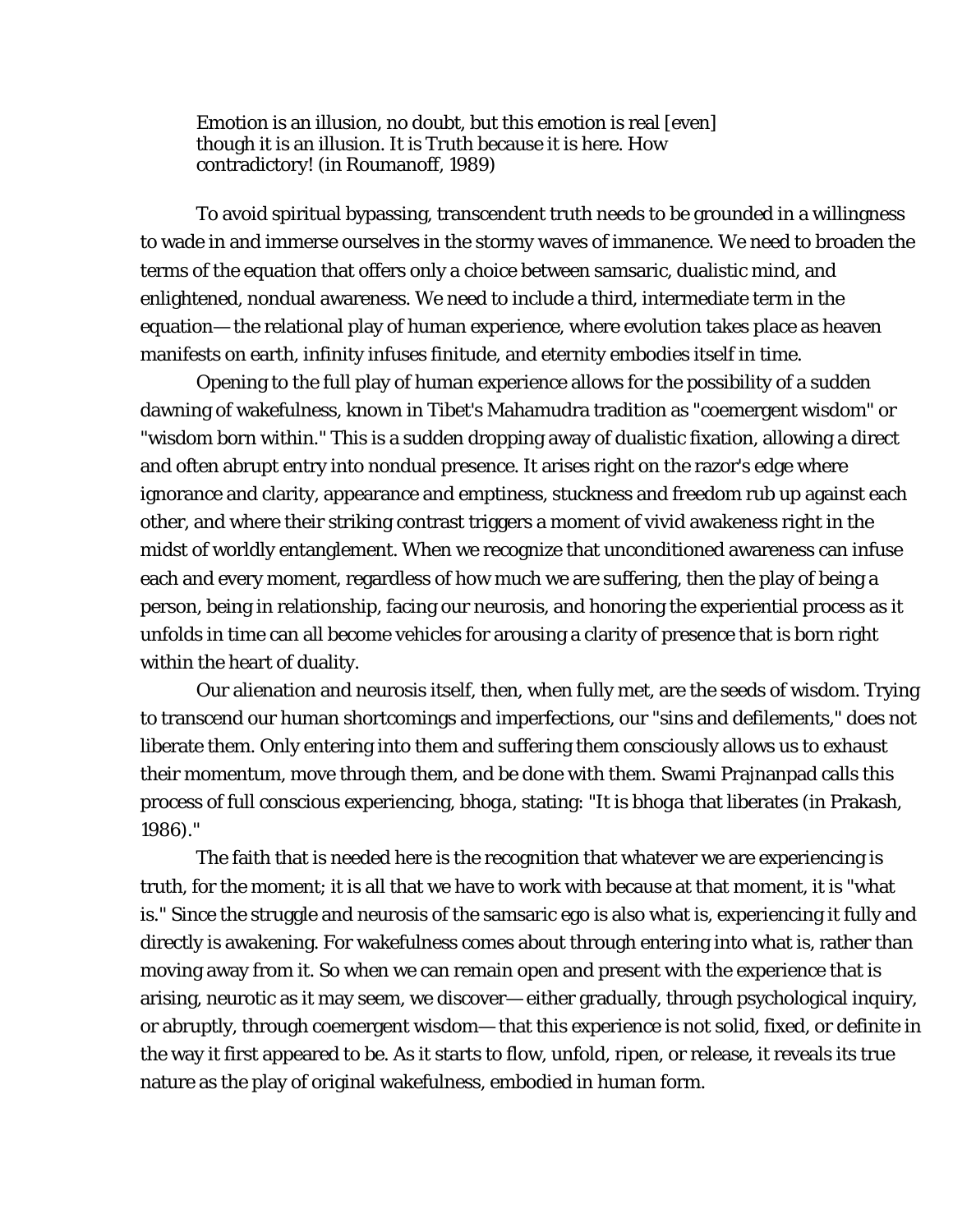### RELATIONSHIP AS EVOLUTIONARY TASK

Even though many great yogis, saints, and sages have for thousands of years realized the wisdom gone beyond that transcends all form, all strife, all duality, this level of realization has not penetrated very deeply into the fabric of worldly life on this planet. Why has it been so difficult for the Kingdom of Heaven or at least a relatively enlightened society to manifest on Earth?

No doubt there are many reasons for this. But perhaps in part it is because we have not yet learned to fully stand in our humanness while also being able to step beyond it, to be true persons, with one foot in the absolute and the other foot planted in the transformative process of interpersonal relationship. If our focus is purely on liberation from samsara, and we have no interest in its embodiment in the true person— through relationship, dialogue, and individuation — then where will the Kingdom of Heaven put down its roots on Earth?

The greatest ills on the planet— war, poverty, economic exploitation, ecological devastation— all stem from our inability to tolerate differences, engage in intelligent dialogue, and reach mutual understanding with one another. Social organizations and institutions at every level— marriages, families, schools, corporations, nations— are in disarray. And spiritual communities are hardly exempt from the internecine wars, schisms, and political intrigue that beset most secular organizations.

All the great attainments in the area of spiritual practice and realization, wonderful as they are, have hardly begun to transform the overall quality of human relationships on this planet, which are still driven by the most primitive of motivations and emotions. As the poet Rilke wrote, "For one human being to love another, this is the most difficult of all our tasks."

In itself, loving is certainly not difficult, for open, loving presence is an intrinsic, essential quality of our very nature. Why then is it so hard to embody this open presence in relation to other people in all circumstances? The source of this problem lies partly in early wounding around loving connectedness suffered in childhood— which is especially prevalent in modern societies. Out of this wounding, unhealthy relational patterns develop and perpetuate themselves unconsciously, despite our best intentions.

The hard truth is that spiritual realizations often do not heal our deep wounding in the area of love, or translate readily into skilful communication or interpersonal understanding. As a result, many spiritual practitioners— teachers and students alike— either withdraw from engaging in personal, intimate relationships at all, or else wind up having the same relational difficulties and problems that everyone else has. Even though they may have a loving, compassionate intention toward all beings, most modern spiritual practitioners nonetheless continue to act out unconscious relational patterns developed in childhood. Often what is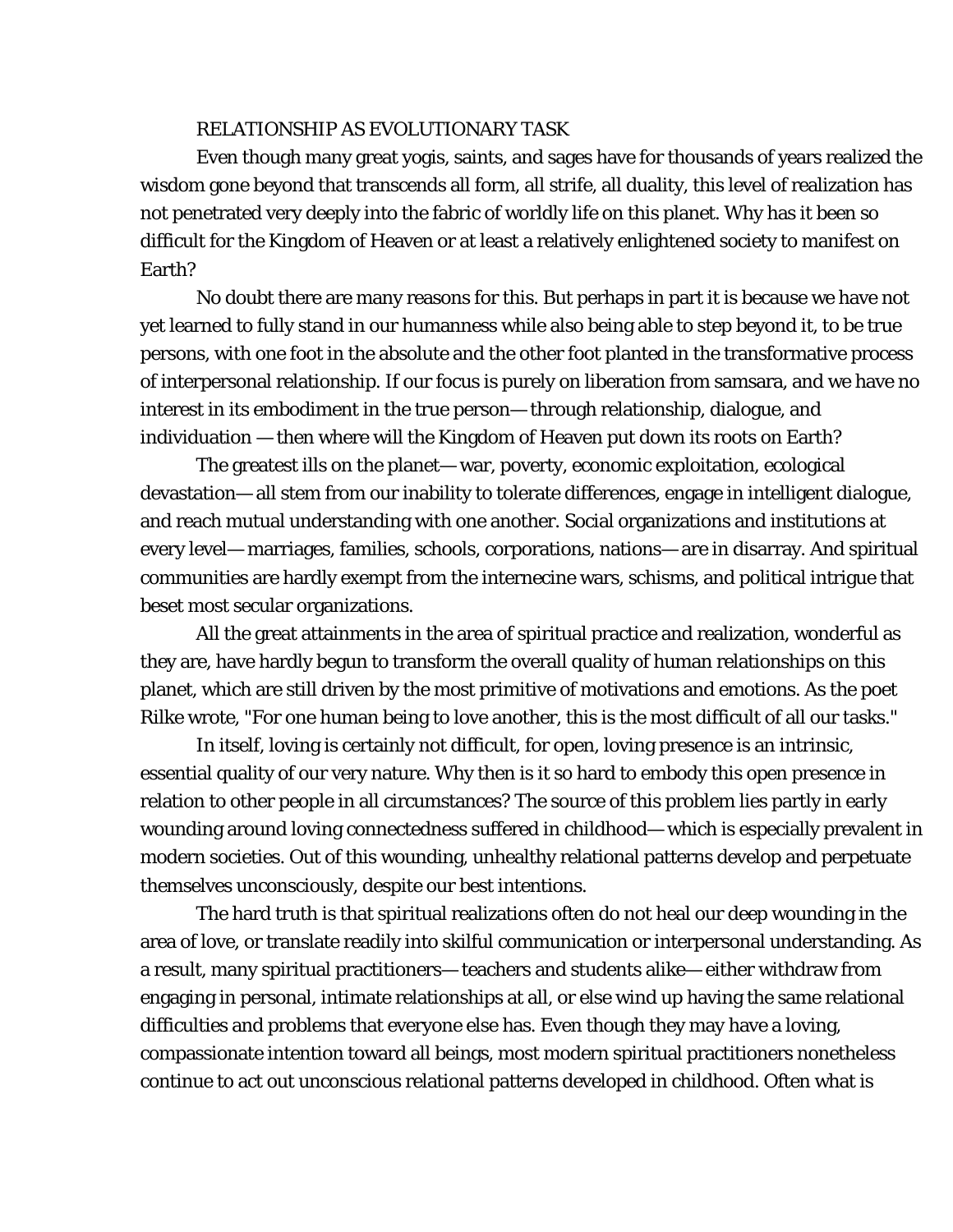needed here is psychological work that allows us to bring the underlying psychodynamics that maintain these patterns into consciousness.

 Swami Prajnanpad recognized the significance of this discrepancy between people's spiritual practice and their ability to embody it in their relationships, often telling students who wanted to study with him to "bring a certificate from your wife." He saw marriage as a particularly powerful litmus test of one's development, because in it one is "fully exposed...All one's peculiarities, all of one's so-called weaknesses are there in their naked form. This is why it is the testing ground." In solitary spiritual practice, the spiritual aspirant "may accomplish perfection and feel: 'Oh! I am at ease, oh, I can feel oneness.' " But in marriage, "everything gets confounded." Yogis discover that their so-called realization "was only on the superficial level. It had not percolated deep within. It simply appeared to have gone deep. Unless you are tested on the ground where you are fully exposed, all those outward achievements are false. This is the point, and you have to grasp this completely (in Prakash, 1986) ."

So instead of simply attributing the difficulties of human relationship to the nastiness of samsara, perhaps we need to accord relationship its rightful significance— by recognizing the major evolutionary challenge that it represents. It is a great wilderness in which humanity has hardly begun to find its way. Developing more conscious relationships is an important next frontier in human evolution (Welwood, 1990). And it will require a capacity to marry nondual realization— which dissolves fixation on the separate self— with careful attention to personal relational patterns that block or distort the free flow of loving presence.

If the only two choices we had were to live in the samsaric ego or in our larger buddha nature, then digging into all the messy issues, emotional conflicts, and communication problems that crop up in personal relationships would not have great value. As a distraction from awakening to our larger nature, it would simply be dirtying our hands. But if we allow for a third truth — the genuine person—then working with our relational issues has real importance and value. For interpersonal work helps the person to develop and evolve, to become a more transparent vessel through which absolute truth becomes embodied on this earthly plane<sup>5</sup>.

 $\overline{a}$ 

<span id="page-17-0"></span><sup>&</sup>lt;sup>5</sup> The difference between the two-term view (ego/being) and the three-term view(ego/person/being) leads to many different consequences. For example, in the two-term view, your anger at your partner would be seen as an expression of ego, and thus something to let go of or overcome. But in the three-term view, your anger may have a meaning and significance that needs to be understood and respected in its own right. It may indicate important directions for growth and development. Of course, anger is sometimes totally reactive and thus inappropriate to express. But expressing anger can also help you learn to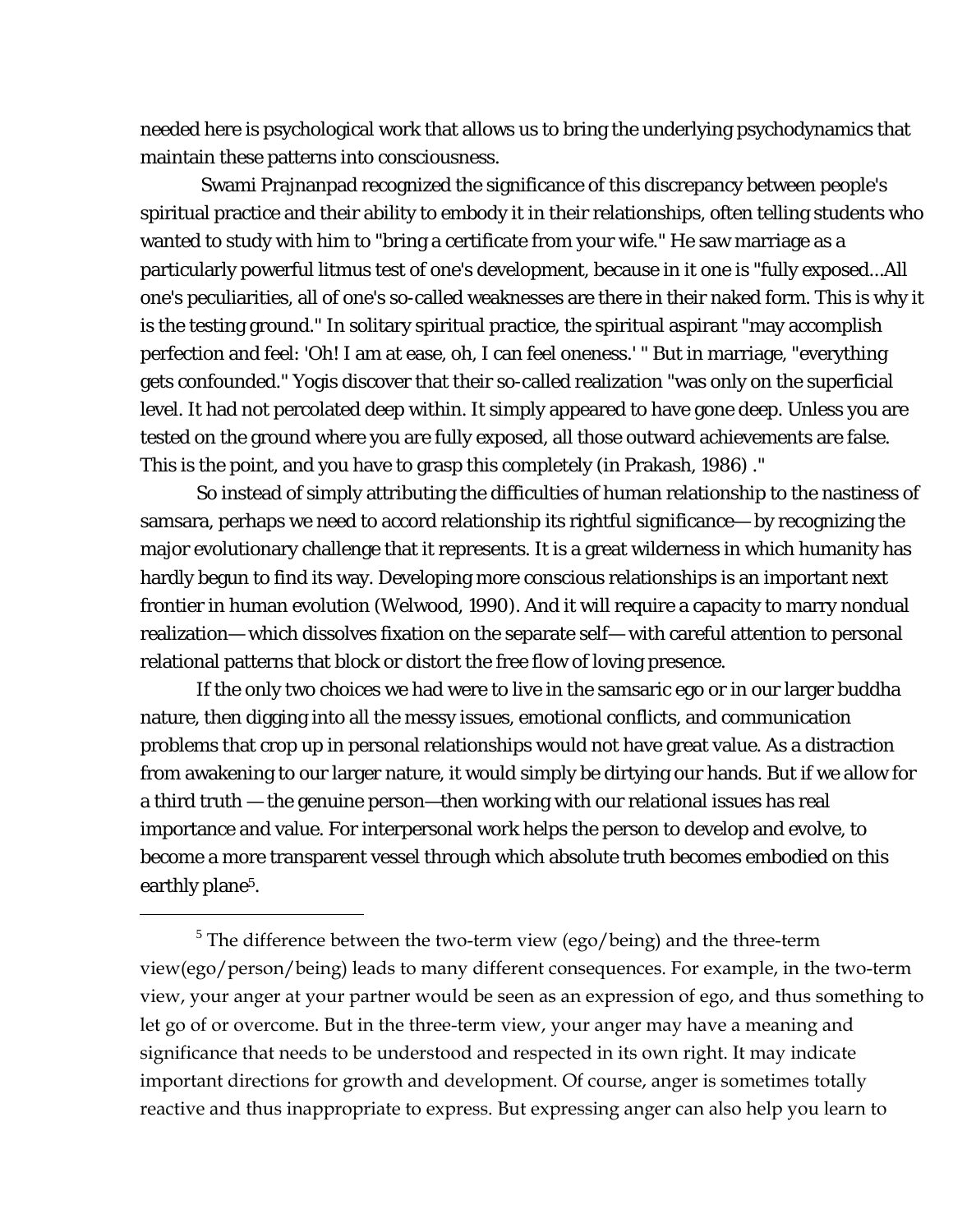Of course, if we become totally caught up in the personal life, with all its endless relational issues, then we are unlikely ever to find true freedom or peace. But the danger of slipping too quickly into the larger reality of timeless, impersonal awareness is that we may use transcendence as a form of denial and avoidance of our relational inadequacies, and thus fail to become fully human.

To accord relationship its proper significance, then, and welcome its challenges as an integral part of the spiritual path requires double vision: honoring engagement in the human condition and liberation from it as coequal, coemergent, cocreative truths. In accordance with this recognition, nondual awareness can then serve as the basis for entering more consciously into the human incarnation. This is the uncharted territory still waiting to be explored.

#### REFERENCES

Buber, M. *The way of man, according tothe teaching of Hasidism.* New York: Citadel, 1970.

Buber, M. *Between man and man*. New York: MacMillan, 1965

Dürckheim, K.G. *Absolute living: The otherworldly in the world and the path to maturity.* New York: Arkana, 1992

Mannheim, R. *Martin Buber*. New York: Twayne, 1974

 $\overline{a}$ 

Poonja, H.W.L. *The truth is.* San Anselmo, CA: VidyaSagar Publications, 1995

Prajnanpad, S. *Collected letters, vol. 3*. New Delhi: Adhikarilal Sadh, 1981a

Prajnanpad, S. *Collected letters, vol. 1.* New Delhi: Adhikarilal Sadh, 1981b

Prakash, S. *L'experience de l'unité*. Paris: Editions Accarias, 1986. Quotations are from the unpublished English text.

Roumanoff, D. *Un maitre contemporain*. Paris: La Table Ronde, 1989. Quotations are from the unpublished English text.

Shapiro, R. *Open Secrets*. Durham, N.C.: Human Kindness Foundation, 1994.

stand up for yourself, or force your partner to face his or her hurtful, narcissistic tendencies. Perhaps you move into forgiveness too quickly or easily because it is more comfortable for you to forgive and forget than to acknowledge your hurt and anger about how he/she has treated you. Perhaps the direction of growth for you as a person in this situation, despite what most spiritual books might say, is to express the anger forthrightly. And if you do this skillfully, rather than belligerently, this may also serve your partner, by letting him/her see elements of his/her character structure that need to be worked on.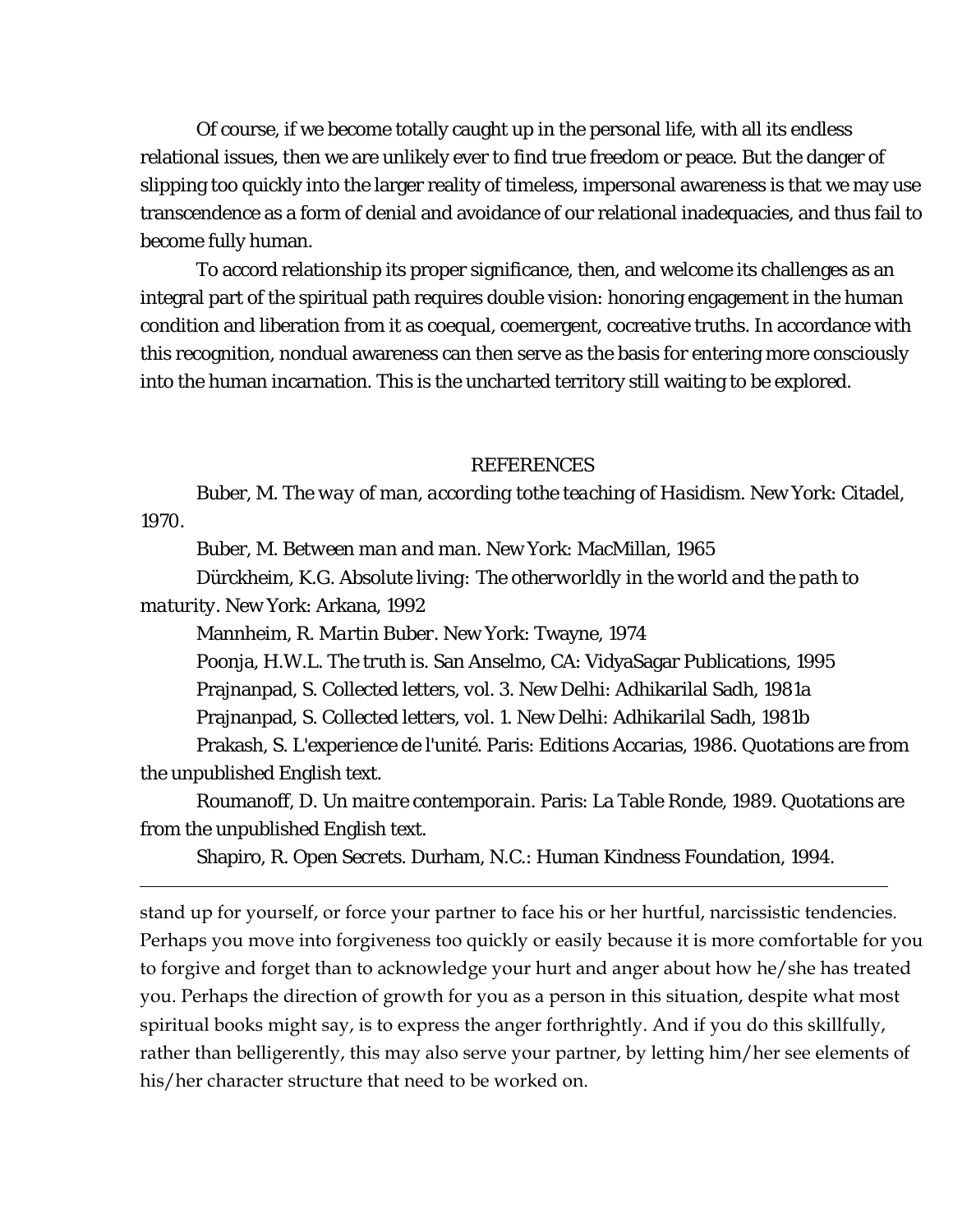Trungpa, C. Unpublished transcript. n.d.

Welwood, J. *Jouney of the heart: The path of conscious love*. New York: Harper Collins, 1990.

Welwood, J. Between heaven and earth: Principles of inner work. In J. Welwood, *Toward a psychology of awakening*. Boston: Shambhala, 2000a

Welwood, J. Embodying your realization: Psychological work in the service of spiritual development. In J. Welwood, *Toward a psychology of awakening*. Boston: Shambhala, 2000b

Welwood, J. Reflection and presence: The dialectic of awakening. In J. Welwood, *Toward a psychology of awakening*. Boston: Shambhala, 2000c

 Welwood, J. The unfolding of experience: Psychotherapy and beyond. In J. Welwood, *Toward a psychology of awakening*. Boston: Shambhala, 2000d

 $^{\rm 1}$  As the spiritual practitioner progressively stabilizes and integrates nondual awareness into his or her life, even the division between samsara and nirvana is worn away. At the higher levels of realization, the sense of moving from samsara toward liberation collapses altogther. Finally there is realization that samsara *is* nirvana, that dualistic perception is only a play of awareness, whose very nature is open and free.

 $^1$  I recognize that this discussion of the East is highly generalized, and applies more to the traditions of India and Tibet than to those of China and Japan. Yet the West has developed an appreciation for individual development and personal experience that has been mostly unknown in the East. As Karlfried Graf Dürckheim. speaking of the Zen masters he studied with in Japan, notes:

As masters, they appear in a supreme form in which every personal element has been converted into something suprapersonal, almost remote from the world, or at least not involved in it. One rarely, if ever, meets the happy or suffering individual, through whose joy-filled, sorrow-filled eye the otherworldly glimmers in a unique personal sense ...Is such a master a person in our sense of the term ? (p. 101)

Indeed, psychotherapy could only develop in a culture where human experience is regarded as interesting and important in its own right.

 $^1$  Swami Prajnanpad had a small ashram in Bengal and died in 1974. He did not write or give general talks or satsangs, but only met individually with his students. His work is preserved in his letters and some conversations that his French students recorded.